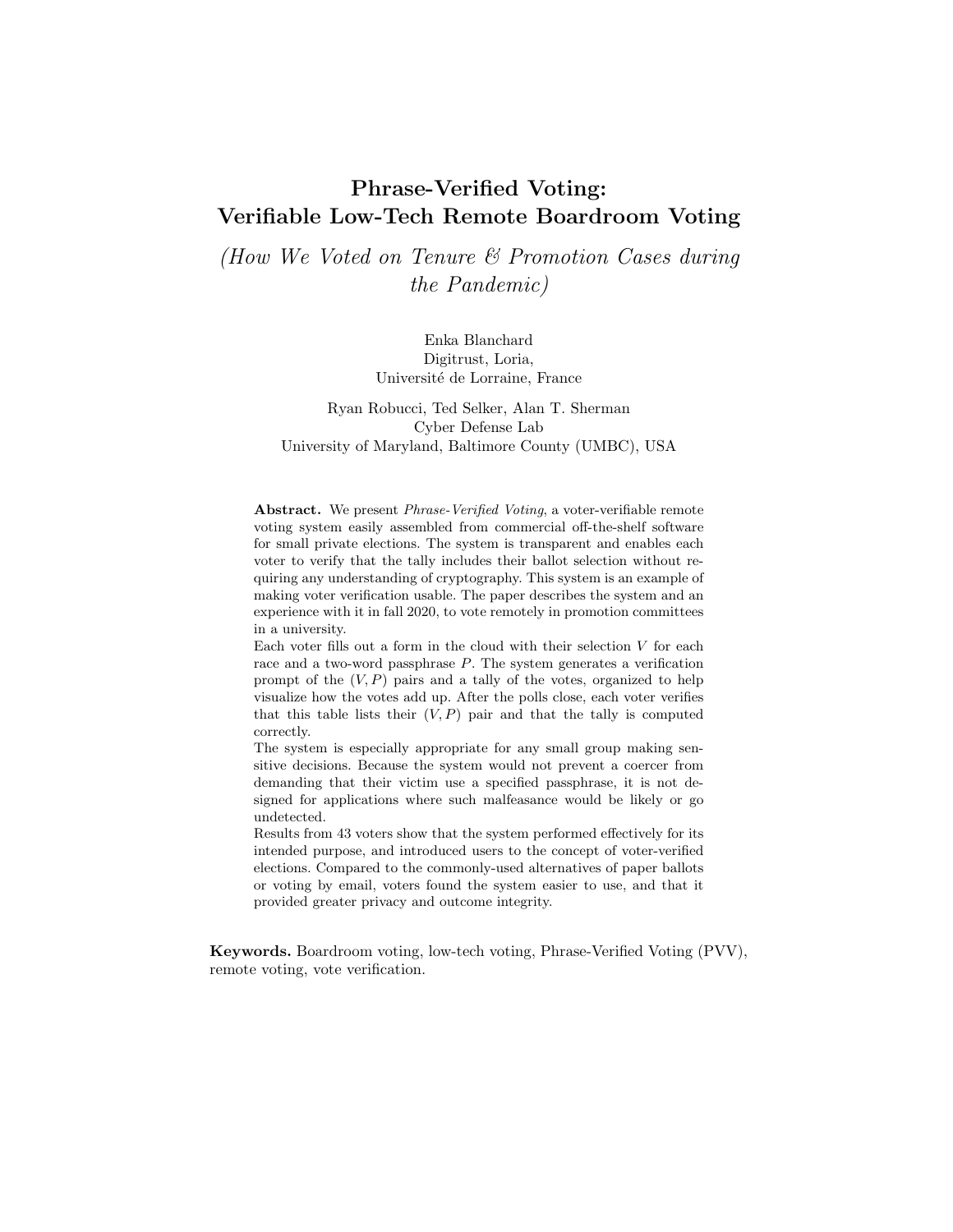## 1 Introduction

The COVID-19 pandemic prompted many universities to carry out their operations remotely. In normal times, promotion committees follow boardroom voting protocols: they meet, deliberate, and vote in one room. This paper's work resulted from a design challenge to help a university that cares about such meetings having a secret ballot when everyone is voting from virtual platforms during the pandemic lockdown. We describe Phrase-Verified Voting (PVV), designed to have more outcome integrity and ballot privacy than the remote voting approach of sending votes by email that had been in place.

In this context, the chair of the Promotion Committee in the Computer Science and Electrical Engineering Department of the University of Maryland, Baltimore County asked for a recommendation on how voting should take place remotely in fall 2020. The system needed to require few steps, be learned and used in a few minutes, and be compatible with the institutional constraints of the university. These constraints include not introducing new vendors and keeping data on campus.

We designed, implemented, and fielded  $PVV$  as a remote "boardroom voting" system," using a common cloud-based form.

In some public referenda—such as most votes in parliamentary houses individual votes are public. Some universities use public voting as part of the deliberation around promotion cases. Many other university promotion systems and decisions made by boards of directors require ballot privacy. A traditional "boardroom election" is a referendum voted on by a small number of people (university faculty for instance) who all fit into one room, where they can see and hear each other [5]. There are many examples of boardroom elections with sensitive outcomes, from business directions to home owners' associations.

Figure 1 illustrates the verification prompt—the keystone of PVV . Voters verify this prompt, which lists each vote together with a passphrase that enables each voter to verify that their vote is included in the tally.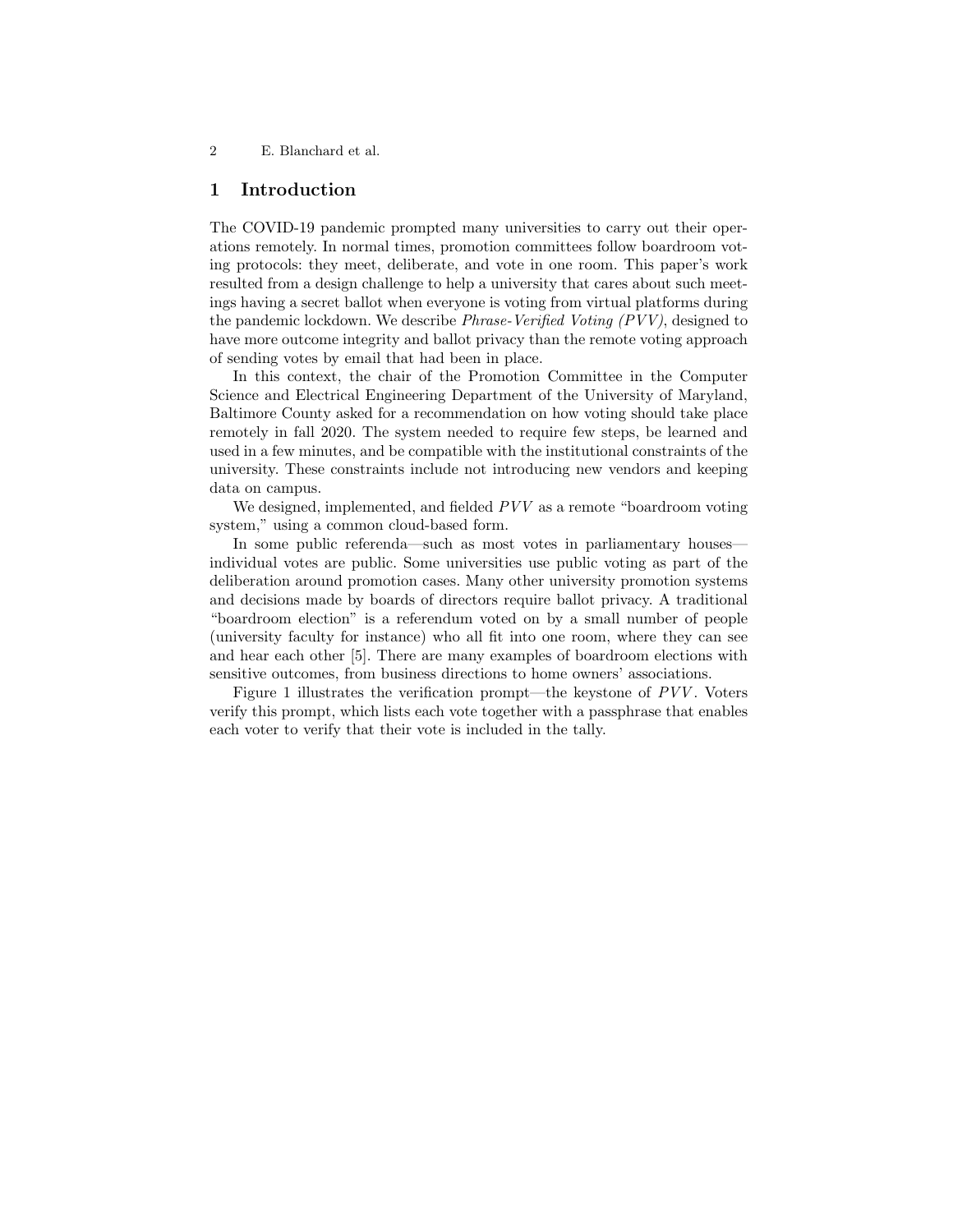| Item              | Passphrase         |  |  |  |
|-------------------|--------------------|--|--|--|
| YES:              |                    |  |  |  |
| $\mathbf{1}$ .    | assume jockey      |  |  |  |
| 2.                | disagree imperial  |  |  |  |
| 3.                | friendly, root     |  |  |  |
| NO:               |                    |  |  |  |
| $\mathbf{1}$ .    | frank 99           |  |  |  |
| 2.                | presidential shock |  |  |  |
| <b>ABSTAIN:</b>   |                    |  |  |  |
| 1.                | k b                |  |  |  |
| Tally             |                    |  |  |  |
| YES:              | 3                  |  |  |  |
| NO:               | 2                  |  |  |  |
| <b>ABSTAIN: 1</b> |                    |  |  |  |

Fig. 1. Example of a formatted verification prompt, which contains organized and sorted data to facilitate a voter to check the tally and its inclusion of their vote. Two voters did not strictly respect the "two words" instruction.

Stakeholders in boardroom meetings are often concerned with privacy and adversaries trying to alter the tally. PVV addresses these problems and has simpler administration than do other distanced approaches. It includes a structure to record the list of who could and did vote, to collect votes automatically, and to assure voters that their vote is included in the tally. PVV is designed with commercial off-the-shelf systems for cases where elections are run remotely, where organizers also want to ensure outcome integrity, and that the tally accurately reflects voter intentions. Unlike many online voting systems such as Helios [2], PVV does not use mathematical cryptography and does not require advanced knowledge of modern security tools. The system can be used as a teaching tool to introduce the value of verifiable voting.

PVV attempts to reform boardroom voting, which often includes loud voices and other manipulative activities, by proposing a more transparent system whose outcome can be easily verified by voters. The verifiability of  $PVV$  increases assurance in the correctness of the outcome; it prevents an adversary from manipulating the outcome without detection. The low-tech feature of PVV makes the system easier to understand, implement, and carry out. It is not intended for applications in which voter coercion is likely or would go unnoticed.

Our contributions include:

- a demonstration that vote verification can be easy.
- a remote voting system for giving remote boardroom voting verification that does not depend on software, retains voter privacy, and prevents the election authorities from tampering with election outcomes.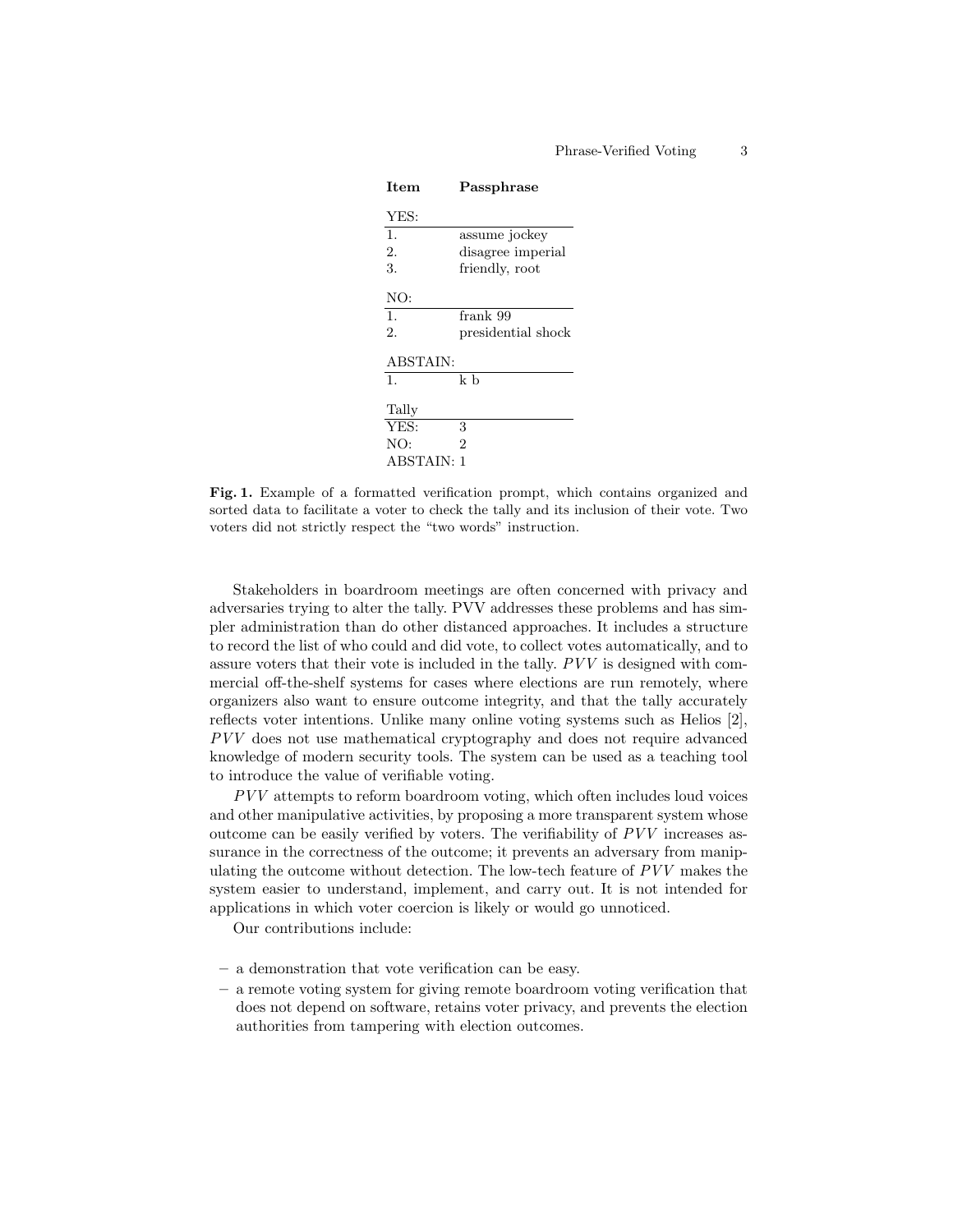- 4 E. Blanchard et al.
- a demonstration that stakeholders considered our system advantageous, with two voter groups using it a total of 14 times.

# 2 Background and Previous Work

Important decisions take place in boardrooms, in-person and remotely, including decisions about polices, strategies, leadership, and constituency, with a variety of available voting options. In our case, university promotion committees had been voting in person with paper ballots, but switched to online video meetings. By contrast, promotion committees in some schools choose to expose voter choices for transparency, at the cost of having no privacy. In fall 2020, most promotion committees at the university in question voted by email, with members sending their ballot selections to a "trusted" third party.

Desirable properties of voting systems include outcome integrity, ballot privacy, the ability to learn and use it in a few minutes, reliable operations, and an architecture simple enough to deploy and analyze reliably. Multiple solutions have been proposed for cases similar to the one at hand; Section 4 describes the decision process between key alternatives.

Many solutions protect voters with solutions based on advanced cryptography. Hao and Ryan [13] survey modern electronic voting systems, including end-to-end  $(E2E)$  verifiable systems such as Scantegrity II [8]. For an introduction to verifiable voting, see Benaloh et al. [4]. Chaum et al. of the VoteXX Project [11] designed a remote voting system that is coercion-resistant. Several systems are also specifically tailored for verifiable cryptographic remote boardroom voting—e.g., Javani and Sherman [15]. Kulyk et al. [17] also evaluate the efficiency of four boardroom voting protocols.

We also considered Helios [2, 3], a free open-source electronic voting system that offers voter verifiability with quite strong security properties, as well as its derivatives [12].

On the other hand, low-tech solutions, not depending on computer programs or at least advanced cryptography—can offer advantages: they do not require complex analysis and have fewer steps to understand and implement. The simplest such system is voice voting, which offers high outcome integrity but no ballot privacy. The initial email voting used by the university in question offered no assurance that votes were included in the tally. The votes were mixed in with other email communications and required complete trust into a third party for ballot privacy and outcome integrity.

Acemayan et al. [1] analyze the usability and claimed flaws in three E2E voting systems (Scantegrity, Prêt-à-Voter and Helios), with a response by McBurnett et al. [19].

Blanchard, Selker, and Sherman [5] proposed systems for in-person low-tech verifiable boardroom voting, and some video conference services offer non-verified remote voting (e.g., Zoom or BigBlueButton). To our knowledge, this paper proposes the first low-tech verifiable procedure for remote boardroom voting.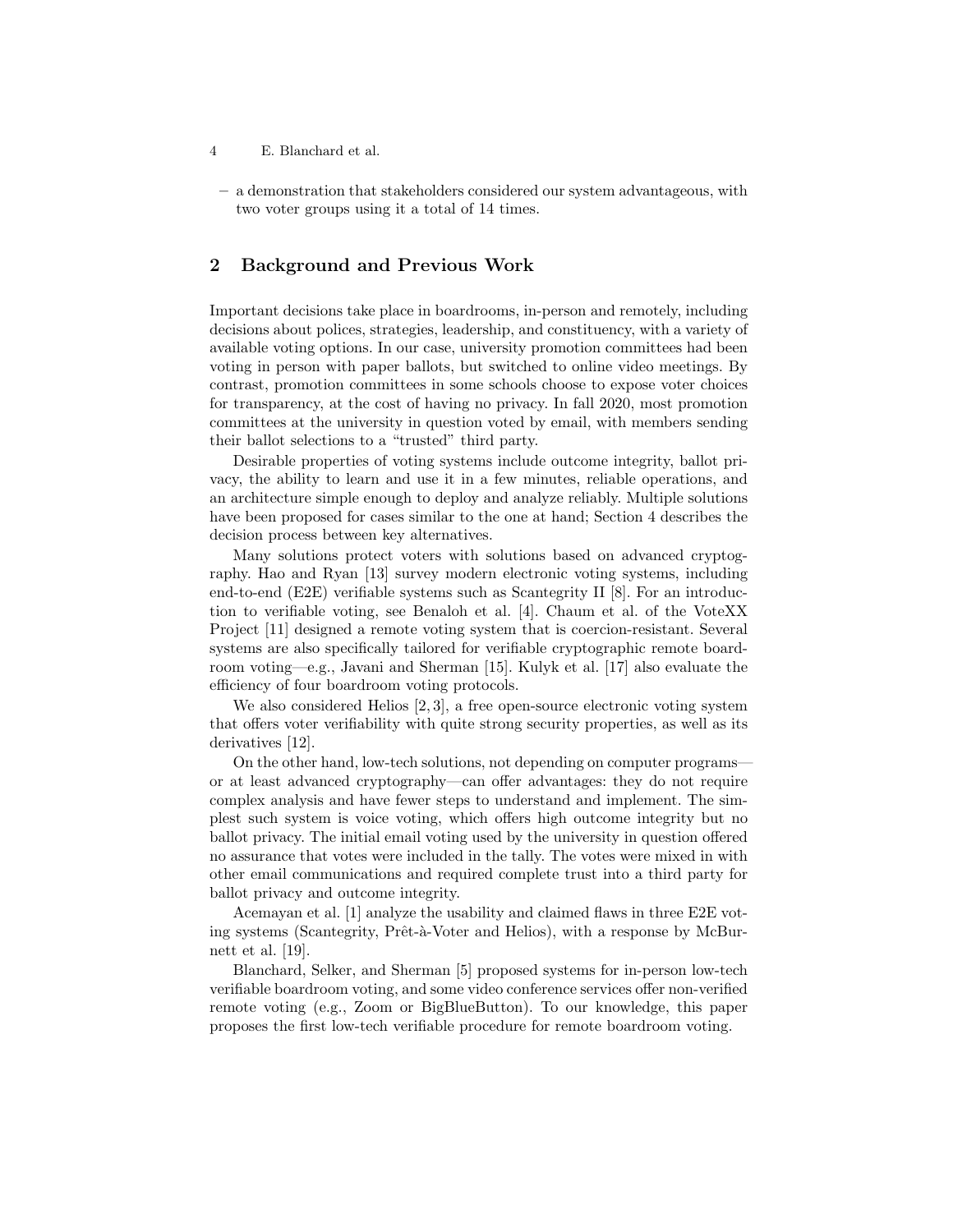# 3 Problem Specification and Adversarial Model

We sought a method to demonstrate that a university department's promotion committee can increase confidence in remotely held votes. The challenge was how accuracy, integrity, and privacy could all be improved, in comparison to emailing votes, for a remote boardroom voting experience in a short time without large resources.

The method should not add significant effort, time, or expense to the process. The goals are to:

- 1. ensure that the outcome is accurate;
- 2. enable voters to verify the correctness of the outcome and that their votes are correctly recorded and tabulated;
- 3. provide ballot secrecy;
- 4. produce a list of people who voted and a list of eligible voters who did not vote;
- 5. require few steps, to ensure that it is easy to learn to use and administer;
- 6. be acceptable to the organization holding the vote [23].

For the CSEE department, the approximately 35 eligible voters who used it were mainly the tenured faculty, each holding a PhD in computer science or a related field. For the Information Systems (IS) department, there were approximately 15 eligible voters, with similar credentials. Because the stakeholders are known and accountable, integrity is the most important concern; the method will have to improve assurance of a valid outcome even if it does not have to provide an extremely high level of security. It is very important to collect the votes with few steps and without complicating the promotion process.

There are a multitude of referenda related to personnel in the course of a typical academic year related to promotion and tenure. For each promotion candidate, there are separate referenda for teaching, service, research, and overall. The committee votes on these referenda in a series of meetings across months, and a few different candidates might be considered in any one meeting. Each meeting lasts approximately one hour. Each ballot choice for a referendum is one of YES, NO, or ABSTAIN. A vote of ABSTAIN is sometimes called a "protest vote" and is not equivalent to not voting. Voters may vote during a committee meeting, or, with permission they may vote by absentee ballot before the meeting. All eligible voters not on sabbatical or other approved leave are required to vote.

The adversary could be anyone, including voters, staff, candidates, and administrators. The goals of the adversary are to modify the outcome or to learn how certain individuals voted. We assume that the adversary is covert in the sense that they do not wish to be caught and do not want people to know that they perverted the outcome.

We do not consider improper influence attacks (including voter coercion and vote buying) or discreditation attacks that aim to cast doubt on the validity of the outcome.

If needed, the system may use a trusted party (e.g., ideally, an agent who does not know or have interest in the outcome), for tasks which require privacy.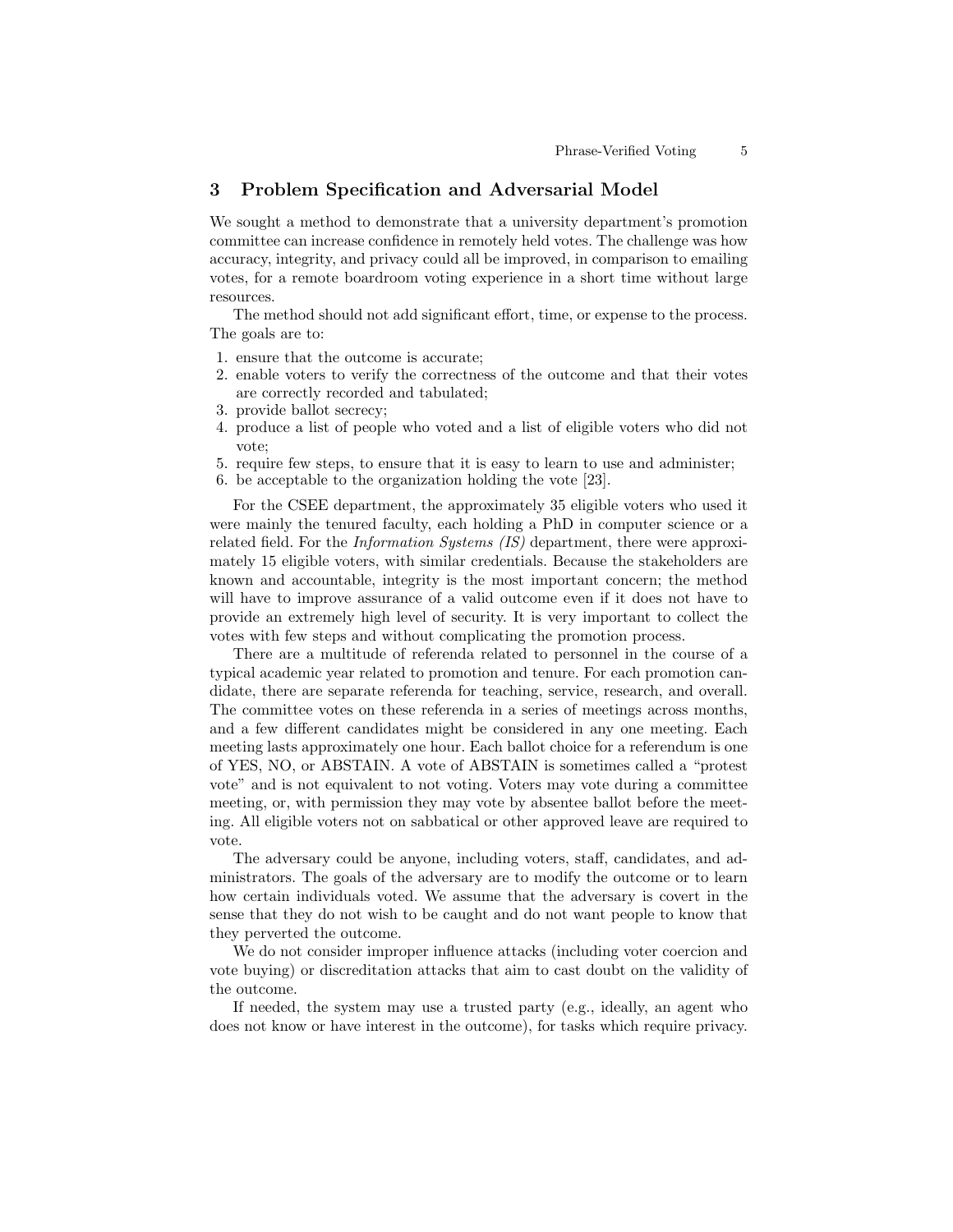# 4 Alternatives

We considered four competing alternative voting systems:

- 1. (Baseline) With essentially no assurance of outcome integrity, each voter emails their vote to a trusted third party who accumulates the emails to tabulate their contents.<sup>1</sup>
- 2. (Helios) Use the Helios verifiable online voting system, which is available through a web interface  $[2, 3, 27]$ . Helios is a free, open-source electronic voting system that offers voter verifiability with quite strong security properties [9, 10, 14, 22].
- 3. (Public Vote) With high outcome integrity and no privacy, each voter speaks their vote or fills in a form that generates a public spreadsheet that lists, for each voter, their name and vote.
- 4. (Polling Software) Use the polling feature of conferencing software (e.g., Zoom), or conduct a survey (e.g., SurveyMonkey, Qualtrics).

The department wanted to achieve higher outcome integrity than offered by Baseline, and required ballot privacy not offered by Public Vote.

Although Helios provides integrity, security, and accuracy, and is fairly easy to use, it presented four concerns. First, it would have required special authorization from the university administration (like the one already given to Google), given that the servers do not run on the university network. Second, considerable time and effort might be required to set it up and run it (especially on the university's servers). Third, it is more complicated, partially because understanding the inner workings requires some technical expertise—which can create problems for voters, even if voting itself can be simple, thanks to a usable interface. Fourth, it would have required introducing people to a new system, since faculty have experience using and administering the chosen forms system but none had experience using and administering Helios. Nevertheless, Helios should be used for those who seek greater outcome integrity and are willing to administer a more complicated system.

Polling software does not satisfy our requirements for three reasons. First, current conference polling systems (e.g., Zoom) are restricted to yes-no votes and do not permit a third choice (abstain). Second, they do not provide sufficient audit data. Third, they offer no approach to establish accuracy and integrity. Their security model is to require all voters to trust their system without verification.

# 5 Phrase-Verified Voting

We describe the PVV system, first presenting the notation and an overview, and then separately explaining in-meeting voting, absentee voting, reporting results, posting audit data, our implementation, dispute resolution, file artifacts, and some voting rules underlying the design.

 $<sup>1</sup>$  A higher-integrity variation is to email the votes to two separate trusted parties,</sup> each of whom tabulates them independently.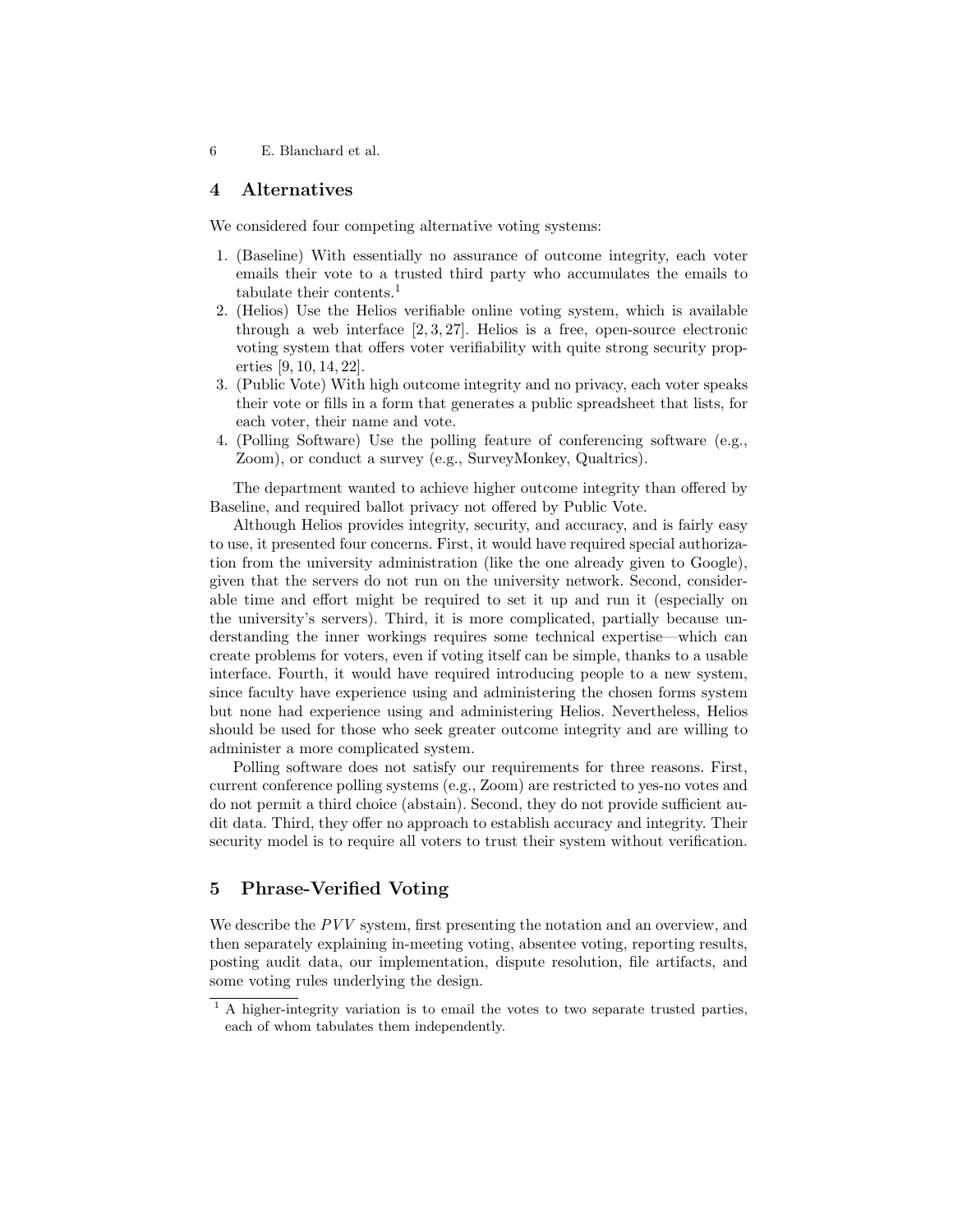

Fig. 2. Main steps of Phrase-Verified Voting. Each voter enters in a voting form their vote and chosen passphrase  $(V, P)$ . After the polls close, each voter verifies the tally and that it includes their vote by filling out a verification form that includes a verification prompt of the  $(V, P)$  values. The report includes the tally and all audit data (including the verification prompt and verification table), as explained in Section 5.5.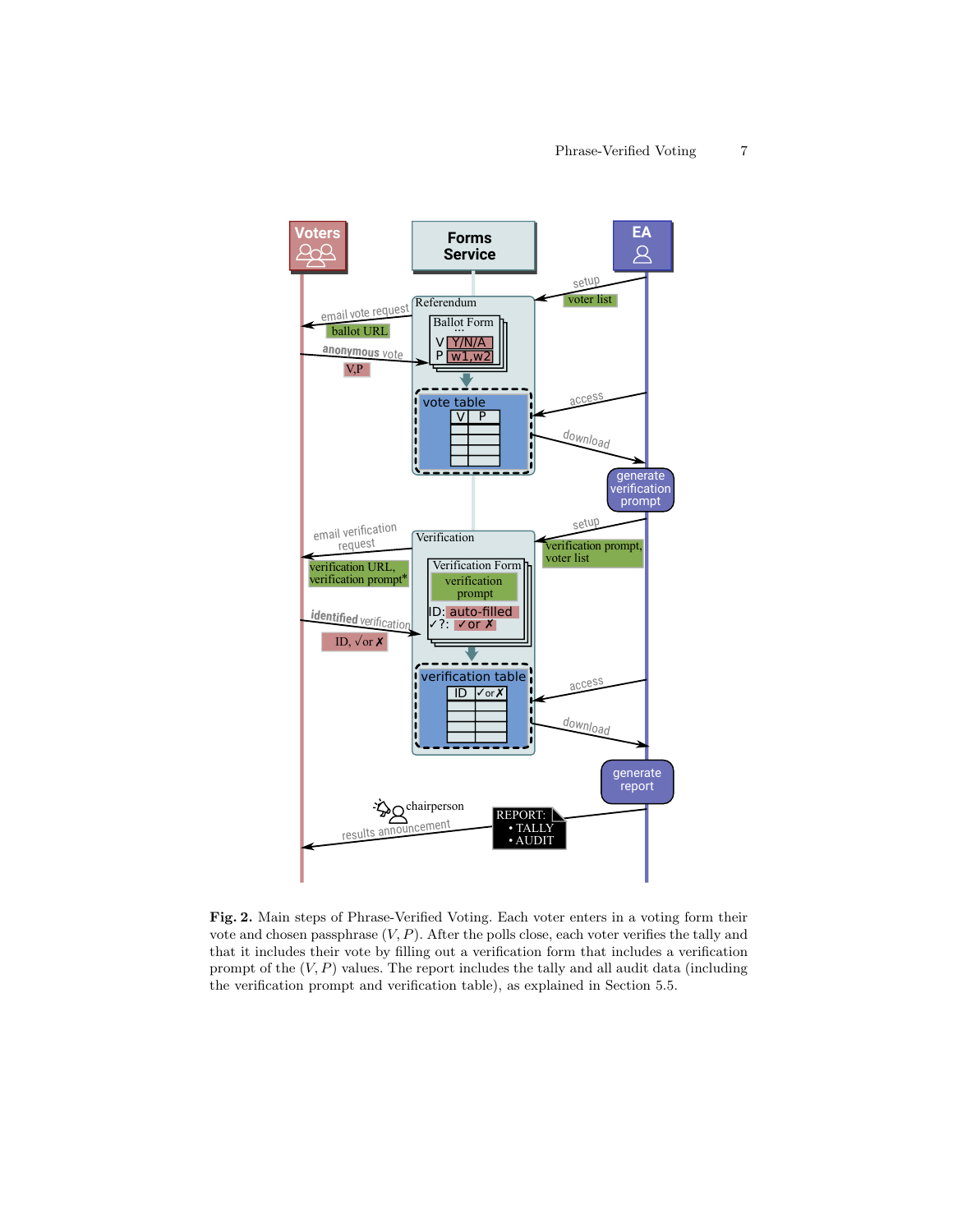#### 5.1 Notation and Terminology

We use the following notation and terminology.

EA denotes the *Election Authority*.  $T_1$  and  $T_2$  denote two trusted parties,  $T_1$ being typically part of the EA. These trusted parties are trusted only for privacy. The Adjudication Panel includes  $T_1$  and  $T_2$  and others.

V denotes a vote (one of YES, NO, ABSTAIN). P denotes a passphrase, which is a pair of words selected by the voter. A *ballot* is a form that includes a REFERENDUM-ID, referendum date, and place to enter a  $(V, P)$  pair.

A referendum is a specific question about one matter (e.g., the candidate's research work). Each referendum has a REFERENDUM-ID, which uniquely identifies the referendum. A *committee meeting* is a meeting during which voters make a selection on one or more referenda.

#### 5.2 Overview

Figure 2 illustrates the main steps of PVV , and the Appendix includes examples of the ballot and verification forms.

The Election Authority comprises more than one person supervising the election and each other. Its duties include establishing the process and registration. The EA also attests that the ballot is correct. Being untrusted, the EA must operate in a transparent and verifiable fashion (for more about the EA, see Section 8.3).

For each referendum, the EA configures a cloud-based selection form with details pertaining to the specific vote. Part of this configuration involves restricting access to users within the organization and enabling one-time submission. When a step requires the EA, we require that  $T_1$  and  $T_2$  document that they both explicitly agree on each step as the process goes forward—in this case, that the ballot is set up correctly. The forms service handles authentication of users and enforces a single submission rule, but does not reveal the identity (e.g., email) of voters to the EA. It should also have versioning capabilities to provide an audit trail, to show what was changed and when, if needed. We used Google's cloud-based service forms and sheets, which were already used by the voters for other activities. The EA optionally provides a list of voter emails to facilitate automated distribution of the ballot access link—otherwise the access URL needs to be disseminated through other means.

Each voter anonymously accesses and fills out a form in which they enter their vote  $V$  (YES, NO, ABSTAIN) and a short "passphrase"  $P$  to enable later anonymous verification. The passphrase consists of two words chosen by the voter that are memorable but do not identify the voter.

The forms service automatically generates a spreadsheet of the  $(V, P)$  pairs and a tally of the votes that the EA can access at any time. The EA may periodically announce the total number of votes cast. The committee chair announces the close of the election on a video or audio conference call, after which the EA closes the vote by disabling further submissions in the form.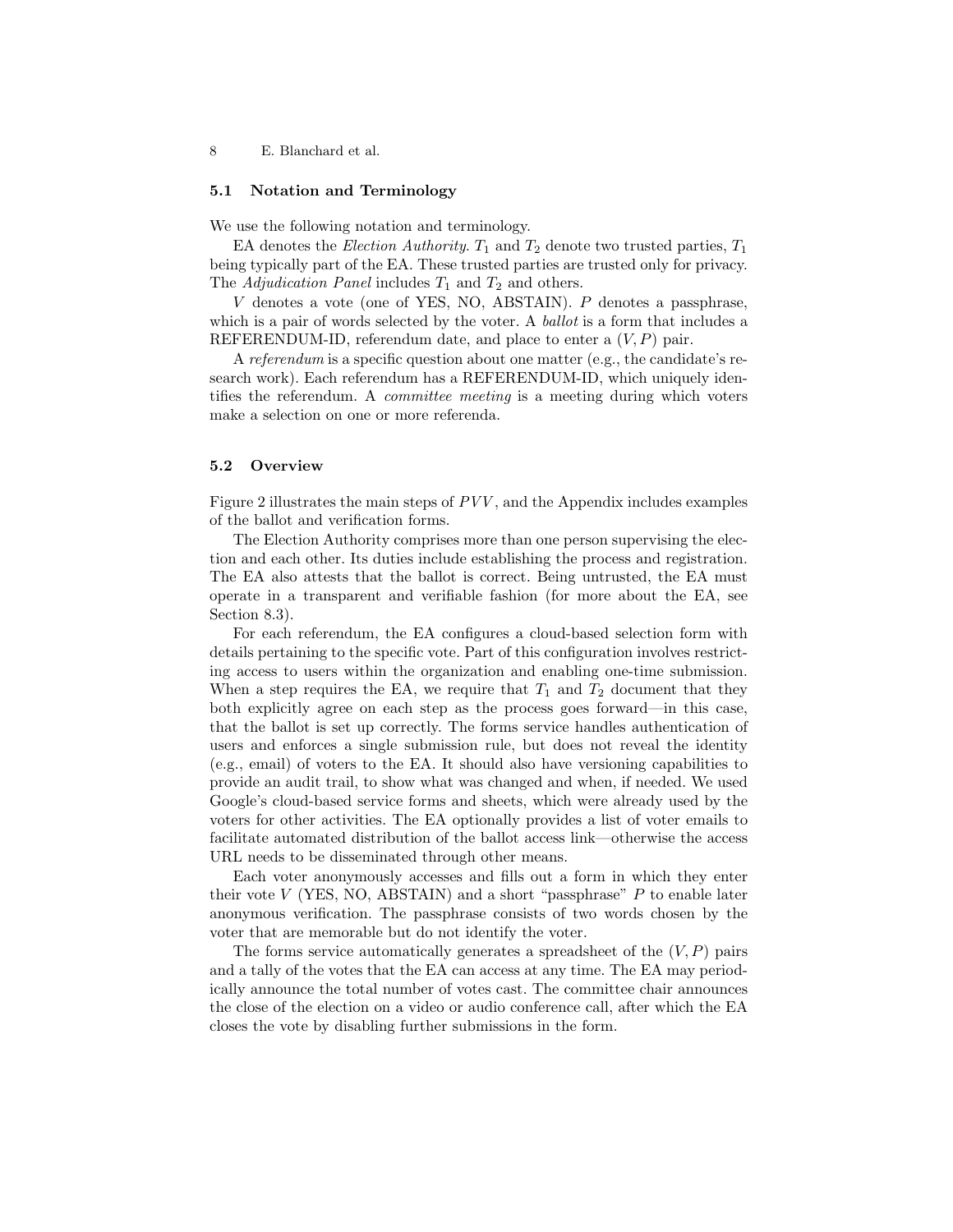After the poll closes, the EA downloads the vote spreadsheet. While automation might avoid mistakes here, to avoid adding any specialized automation software, the protocol required the EA to format and position all  $(V, P)$  pairs using a spreadsheet. They create the verification prompt by removing timestamps for privacy, sort the data by  $V$ , separate it into three enumerated lists, and append a tally of V. Figure 1 shows an example of the formatted verification prompt. The innate automatic version control tracks changes to the tally and allows an audit, in case anyone with access is tempted to make changes to the spreadsheet.

The formatted verification prompt is inserted into a verification form. Unlike the ballot form, this second form is configured to collect voter IDs automatically. As a best practice, the EA distributes the form access URL by email, embedding a copy of the audit data for voters to keep in their records. The forms tool innately automates this process when provided proper form settings and an ID (email) list. Collecting voter IDs on the verification form helps voters verify that only eligible voters voted.

Each voter uses the link to access the verification form to confirm that the verification prompt includes their  $(V, P)$  pair and that the tally is computed correctly. Because the votes are arranged in numbered lines, each voter can view the accumulation going down the list of votes to confirm the tally without calculation. Because the passphrases are sorted alphabetically, each voter can find theirs easily. Each voter is required to fill in the verification form, which automatically records their ID.

Section 5.4 explains how PVV handles absentee voting.

### 5.3 In-Meeting Voting

The PVV protocol for in-meeting voting works as follows:

- 1. The EA announces all referenda, the dates, and the times of the committee meetings at which they will take place.
- 2. For each referendum, the EA announces the number of eligible voters and who they are, by broadcasting and posting a document. The EA also announces the deadline by which voters may request permission to vote absentee.
- 3. The EA names the trusted parties  $T_1$  and  $T_2$ , who do not vote in any way in the tenure and promotion process, do not have a stake in the outcome, and who ideally should not be associated with the department.
- 4. Each voter is expected to select a fresh passphrase P on each voting day. The voter may use their  $P$  for all referenda held on the same day (see Section 8.6).
- 5. For each referendum, the EA starts the voting phase. People vote by filling out a voting form, in which they enter  $V, P$ . This form does not record or disclose the voter's identity. The EA stops the voting phase for the current referendum.
- 6. The voting form (ballot) creates a table of  $(V, P)$  pairs.
- 7. For each referendum, immediately after voting phase ends, the EA releases the  $(V, P)$  pairs and the vote tally, as described below. These voting data are made available to all voters and the Adjudication Panel.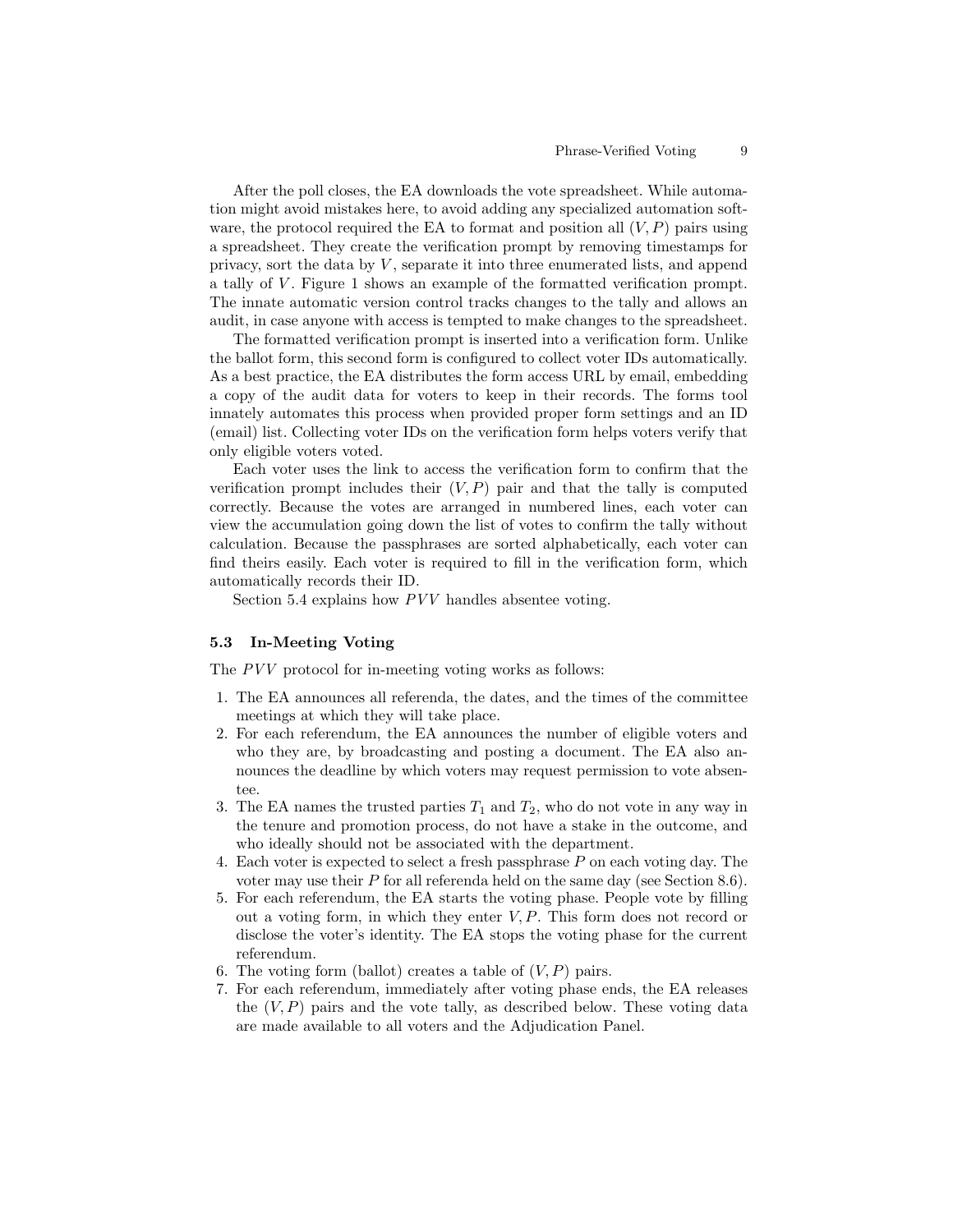To facilitate verification of the tally, these data are displayed in a verification prompt as follows. The  $(V, P)$  pairs are arranged in three groups by the three possible votes (YES, NO, ABSTAIN). Within each group, the  $(V, P)$  pairs are sorted by P values. Within each group, each  $(V, P)$  pair is listed on a separate numbered line, with the first line of each group numbered 1. See Figure 1.

- 8. For each referendum, the EA creates the verification forms and starts the verification phase. After Step 7, each committee member fills out the verification form, which creates a verification table. Voters immediately fill out the form during the meeting. The EA then stops the verification phase for the current referendum.
- 9. Immediately after the in-meeting verification phase ends, the EA broadcasts the verification table to all voters and the Adjudication Panel.
- 10. Throughout the process, the trusted party  $T_2$  receives the tables created by the forms at the same time as does  $T_1$ , and  $T_2$  also receives all communications from  $T_1$  to the voters.  $T_2$  verifies that the audit data (see Section 5.5) are consistent with the data  $T_2$  received from the forms.

## 5.4 Absentee Voting

The university's policy requires that absentee voting be supported and be restricted to voters with legitimate reasons. Absentee voting introduces challenges to ballot privacy for absentee voters and adds additional administrative complexity. Each absentee voter may vote at a different time, and the entire verification prompt cannot be available immediately after absentee voters cast their ballots. PVV handles absentee voting as follows.

- 1. If an eligible voter cannot attend the meeting, they must send an email to the EA stating a reason to vote absentee. Permission to vote absentee is granted only for compelling reasons consistent with university policy.
- 2. To vote absentee, the voter must fill out the voting form at least one hour before the meeting, so that all absentee votes can be included in the verification form distributed at the meeting. Immediately after voting absentee, the voter must fill out the absentee acknowledgment form, which simply records the identity of the voter and that they voted absentee.
- 3. After the final audit data become available, any voter can check that it includes their  $(V, P)$  pair. Absentee voters do not fill out the verification form—unless they are also present at the meeting. Absentee voters do not fill out the verification form before the meeting because others would be able to identify their vote as one of the few early votes. Absentee voters do not fill out the verification form after the meeting because it is desirable to conclude the process and announce the results at the meeting.

#### 5.5 Reporting Results and Posting Audit Data

During the meeting, and immediately after the verification phase, the EA assembles the audit data, includes them into the report, posts them, and broadcasts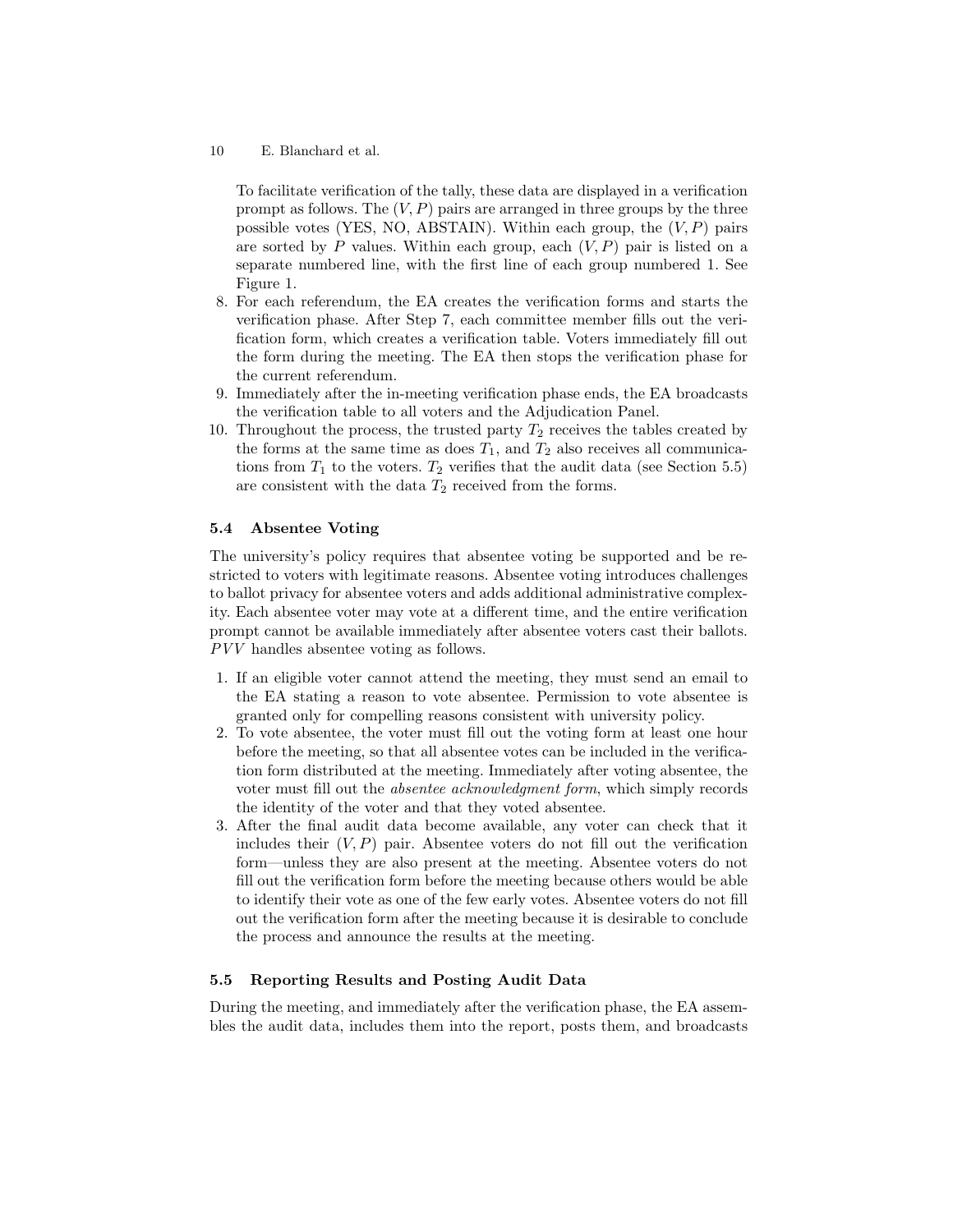them to the committee. These data comprise the REFERENDUM-ID, referendum date, list of eligible voters, list of absentee voters, list of eligible voters who did not vote, vote table, verification prompt, and verification table. The report should include all data useful for adjudicating a contested election but no information that identifies how anyone voted.

Later, the chair of the promotion committee sends a copy of the committee report to the EA, which attaches the audit data and sends them to all committee members to sign, using a document-signing application. Since every voter is required to review and sign this record, an attacker or a casual party of the EA is dissuaded from attempting either direct modifications or deviations from procedures during the voting, verification, and reporting processes.

#### 5.6 Implementation

In our implementation, the EA comprised two designated staff members, including  $T_1$  but not  $T_2$ . Although not ideal,  $T_1$  worked within the department. The staff members generated the ballot form, formatted the vote table into a verification prompt to be verified by the voters, generated the verification form, and broadcast these forms to the committee via email. The committee chair started and stopped the voting and verification sessions. In this case, a designated staff member of each of the two participating departments served as the second trusted party for the other department.

Voters voted and verified by filling out and submitting a Google form. Voters signed the final report using  $\text{D}\text{c}\text{u}\text{S}\text{ign}(\widehat{\mathbb{R}})$  [26]. The EA posted the audit data on the university's Box [25] cloud file system.

To provide some degree of control for eligibility and against proxy voting, the voting form requires that the voter authenticate themself via the university's single sign-on system. The university's authentication system shares this authentication event with Google, but the voting form does not record the voter's identity. The verification form also requires this authentication and records the voter's identity. Recording the voter identity on the verification form helps meet the university requirement to report a list of people who voted, and it enables anyone to detect ineligible or proxy voters.

#### 5.7 Dispute Resolution

A voter may claim that the verification prompt does not include their  $(V, P)$ pair, but that it contains some  $(V', P)$  pair, where  $V' \neq V$ . To make such a claim valid, the voter must reveal their name and  $(V, P)$  pair to the Adjudication Panel. The Adjudication panel will broadcast to the voters that someone (without identifying this person) has filed a dispute involving the  $(V, P)$  pair. For each valid claim, the EA will correct the V in the audit record and correct the tallies accordingly.

Any other dispute will be adjudicated by the Adjudication Panel, which will deliberate remotely in a conference call. The Adjudication Panel should include members who are not associated with the department. As noted in Section 6,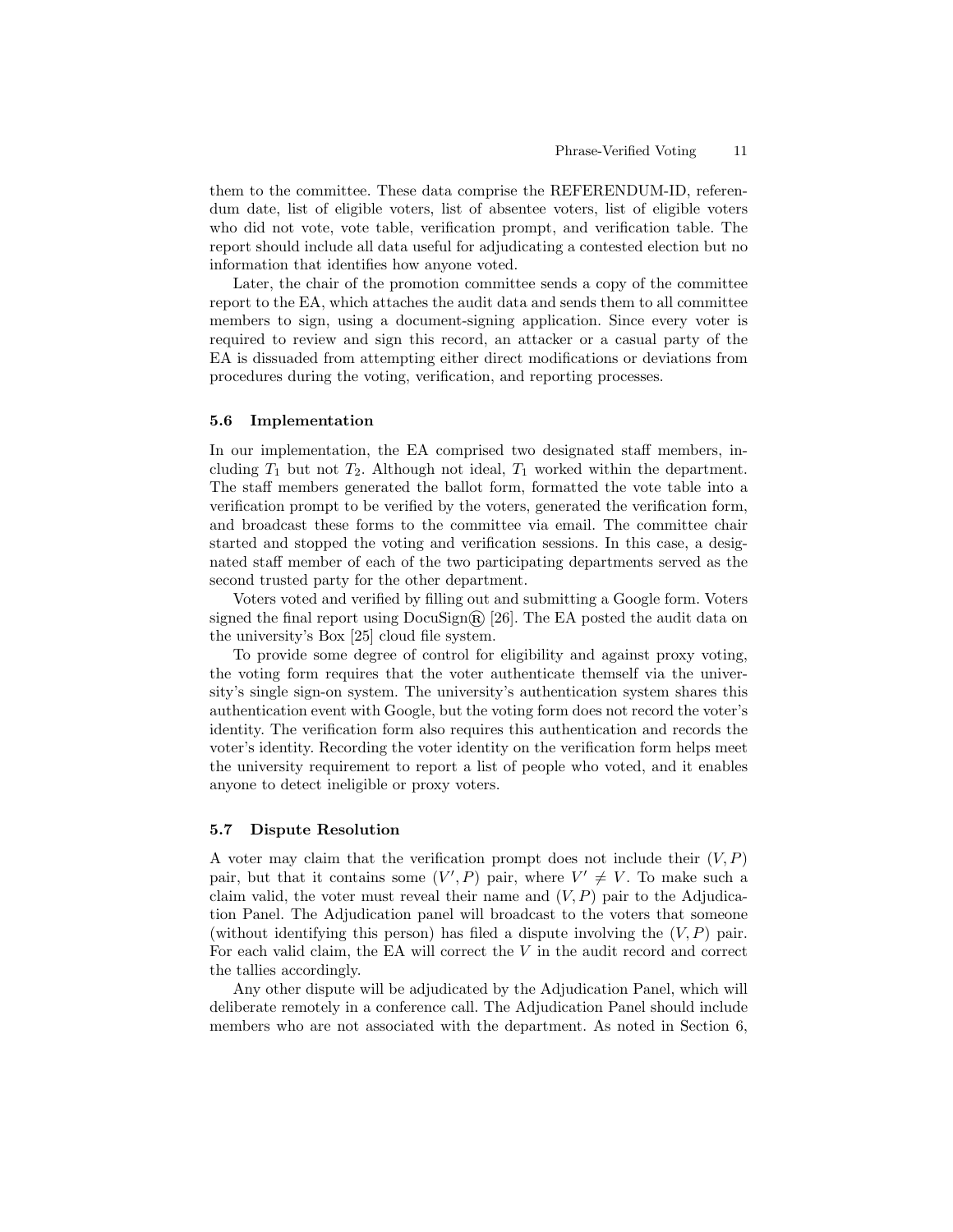PVV cannot resolve a fraudulent claim by a dishonest voter if or when the verification prompt does not include their  $(V, P)$  pair.

Disputes must be filed within a specified time, say 48 hours, from the time the EA posts the audit data. The Adjudication Panel will report the number of claims it received and, for each, a summary of the general nature of the claim and whether and how it was resolved. No voter filed a dispute. For more discussion, see Section 6.2.

## 5.8 File Artifacts

The key surviving document from the process is the final report; special handling should be considered for a few other resulting intermediate documents. Two such documents are the original downloaded vote table and the downloaded verification table, typically downloaded in a spreadsheet format. When using the Google Forms service, these spreadsheets include timestamps for each vote. These originals also contain the results of votes.

The other surviving documents would be in the the email verification request: we choose to include the verification prompt in the emailed verification request, though this inclusion is optional (denoted verification prompt\* in Figure 2). With the Google Forms service, this action was done by placing the verification prompt in the form description. By comparing verification records, users could detect changes to the verification prompt between users. Providing this information in the emailed request could discourage users from verifying the information directly in the online form but mixes voting material with their other email. If the results of the vote are highly sensitive and email control policies are not appropriate, the verification prompt should not be included in the email verification request. Finally, the forms service preserves a version of the download records, so destruction of these documents after the opportunity for dispute resolution should be considered.

#### 5.9 Rules for Voting

We state six rules for voting and operational policies that enhance the voting process:

- 1. All voters, including absentee voters to the extent possible, must use the same voting procedure (i.e., fill out an identical but individual form privately).
- 2. All absentee votes are due at least one hour before the scheduled committee meeting, at which a referendum is to take place. Each absentee voter must acknowledge their vote immediately after voting.
- 3. Late votes are not permitted. The voting form will not accept any votes after the close of voting.
- 4. Election outcomes are announced at the committee meeting, immediately after voting ends, by displaying the tables from the cloud. No preliminary results are announced before voting ends.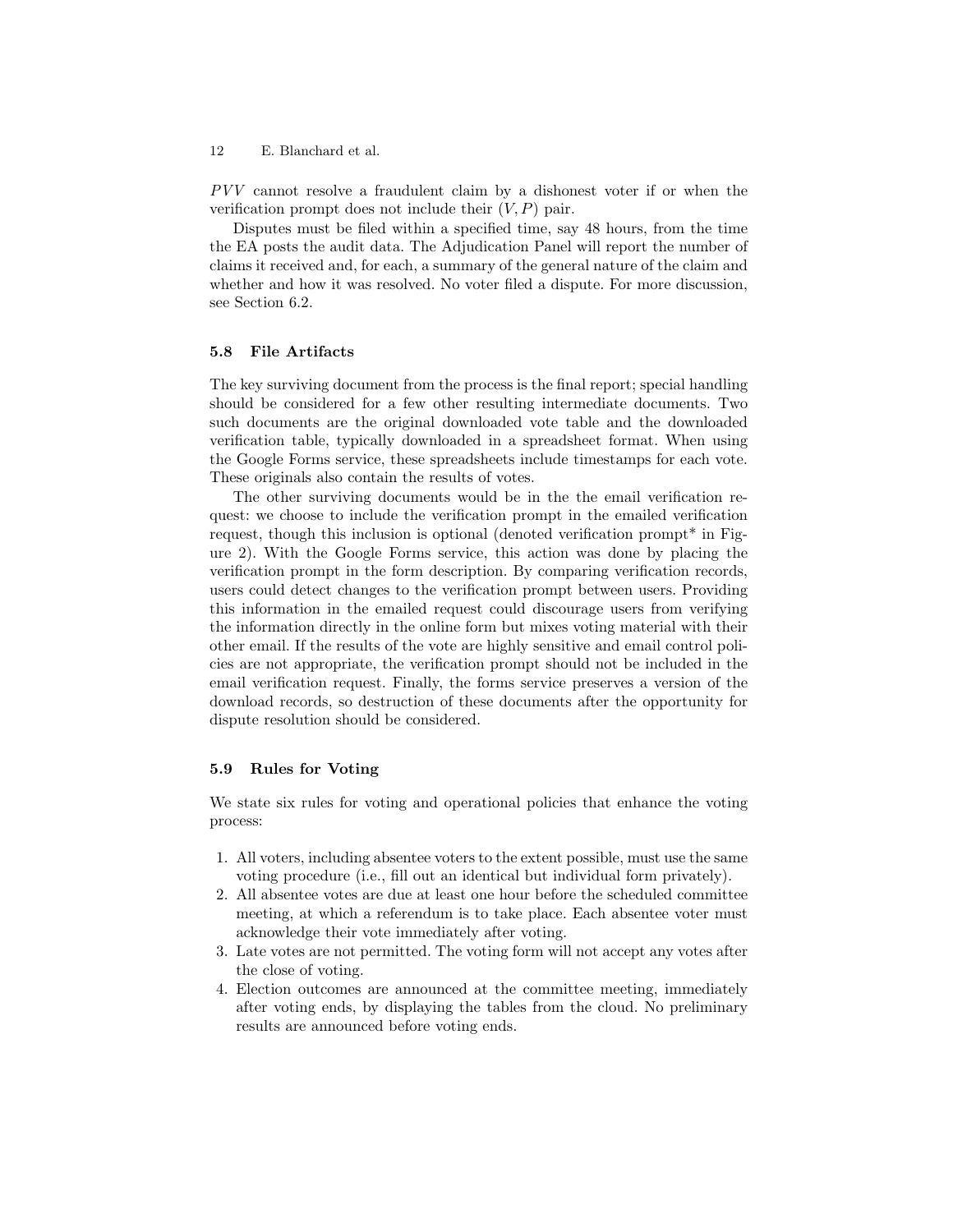- 5. Each in-meeting voter is required to vote and to engage in a vote verification step. During the meeting, each voter present must verify that their vote is in the tally. Each referendum is verified separately.
- 6. After the adjudication has ended, as part of the certification process, each committee member signs the committee report, which includes the two tables produced by the voting and verification steps, using a document-signing application

Rule 3 helps ensure that the voting process will terminate during the meeting and in a way that can be verified by the voters during the meeting.

Rule 5 enhances outcome integrity and facilitates the creation of a list of eligible voters who voted, and a list of eligible voters who did not vote, as required by university policy.

## 6 Security Notes

This section details the system's security properties with regard to outcome integrity, dispute resolution, discreditation attacks, ballot privacy, voter identification, and logging.

Importantly, the system is "software independent," [21] in that any software fault that affects the tally can be noticed by voters. That is, the election outcome does not depend on the correct operation of any software.

### 6.1 Outcome Integrity

The system provides strong outcome integrity because voters have opportunities to detect any manipulation of the tally. Since they know the number of eligible voters and the number of people who voted, voters can detect if additional votes were inserted into the tally by inspecting the vote counts and by noticing too many  $(V, P)$  entries in the verification form.

This opportunity to detect manipulation of the tally assumes that the EA provides accurate data, especially the list of voters, in a timely fashion. Any anomalous behavior by the EA is detectable in the audit.

Each voter can observe that the verification form lists their  $(V, P)$  pair. If the P values are distinct, each voter can detect any attack that changed their  $(V, P)$  pair. If exactly two voters pick the same P value, the only case where an adversary could change one vote without detection is when both voters also cast the same corresponding vote. Absentee voters can verify their votes from the final audit data.

It is valuable that all voters participate in the verification process. If the adversary knew that a particular voter would not verify, and could identify the corresponding  $(V, P)$  pair, they could attempt to modify that pair without detection.

If the adversary compromises the voter's machine, or mounts a man-in-themiddle attack, the adversary could attempt to modify a vote and display a compromised verification form to the corresponding voter. This attack risks detection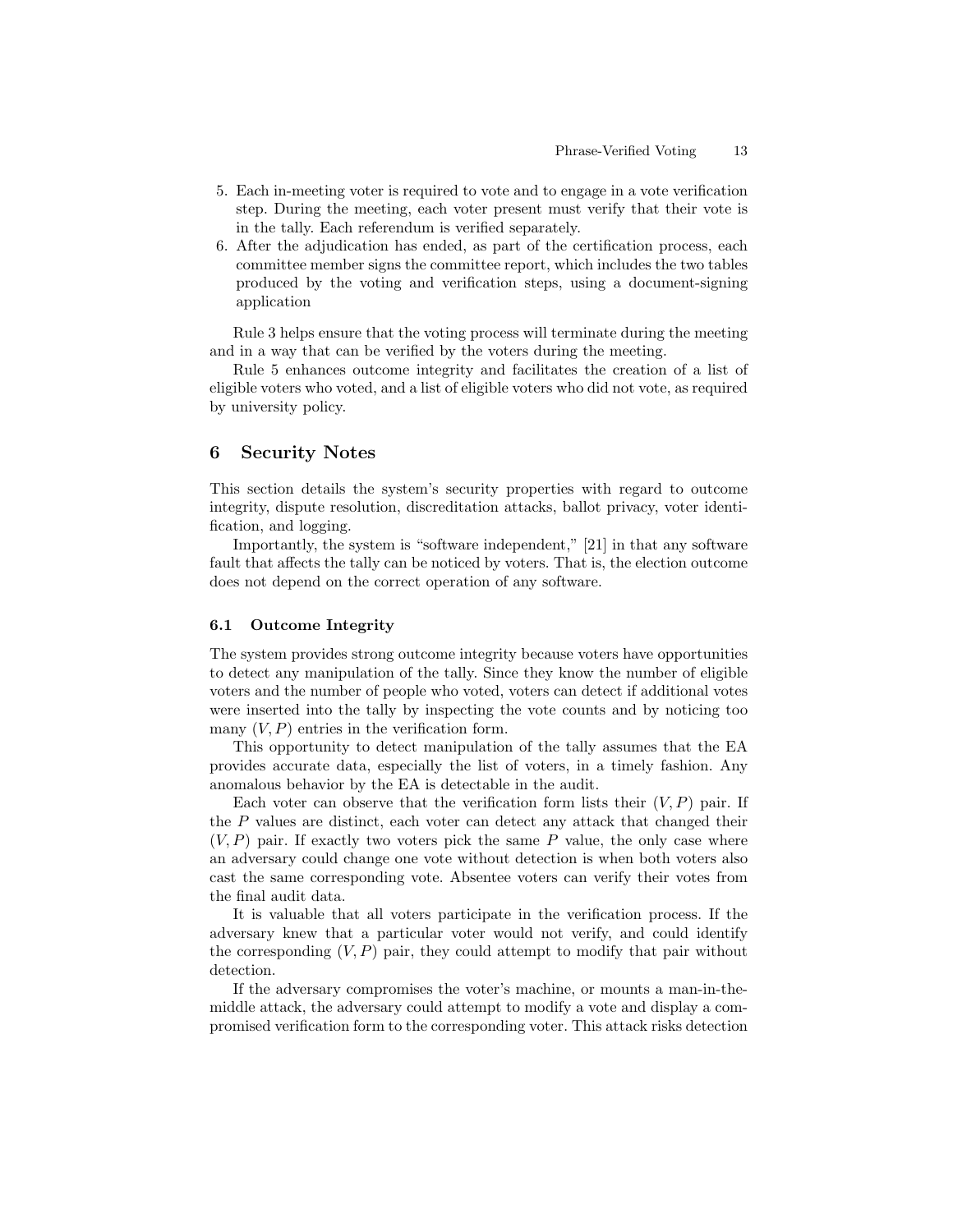if the voter checks the verification form or final audit data from a separate, uncompromised machine. Similarly, voters have the opportunity to detect changes to the tally by the forms service.

#### 6.2 Dispute Resolution and Discreditation Attacks

A voter might claim that their  $(V, P)$  pair is not present in the verification form. When only the V value is in dispute, the dispute resolution procedure provides an adequate resolution, albeit at the cost of the voter revealing their identity to the Adjudication Panel. Specifically, the Adjudication Panel can adjust the tally by replacing the disputed  $(V, P)$  pair with the corrected one offered by the complainant and posting this action into the audit record (see Section 5.7).

If the adversary changes  $P$  values, voters can detect such change, regardless of whether the adversary additionally modifies any V values. The system does not have capability to correct such anomalies and does not prevent a dishonest voter from claiming falsely that the verification form does not list their P value. Therefore, the system is vulnerable to a discreditation attack by dishonest voters who falsely claim their  $P$  is not present. Adversaries who modify  $P$  values can be detected by the logs of changes to the forms (see Section 6.5).

### 6.3 Ballot Privacy

The system offers reasonable privacy to honest voters, but none to dishonest voters. A dishonest voter can intentionally identify themself through their choice of P value, similar to the way a dishonest voter could write an identifying mark on a paper ballot. Unfortunately, this limitation facilitates improper influence via vote buying and coercion. For example, a coercer could demand that the victim vote with a particular  $(V, P)$  pair. Mitigating improper influence is the most daunting challenge of Internet voting [11].

Just because a P value might be someone's name or initials does not necessarily mean that the voter is the identified person. It is possible that a dishonest voter intentionally entered the P value in question for the purpose of making it appear that the identified person voted in a certain way.

An adversary who compromises a voter's machine or monitors communication traffic could learn how the voter voted. Furthermore, although the voting form does not overtly identify the voter, it is possible that careful technical analysis of network traffic could identify the voter from an intercepted voting form.

A corrupt EA (e.g., corrupt  $T_1$ ) could attempt the following attack: send a custom voting form to each voter, resulting in each voter creating a separate vote table. This attack could be detected by  $T_2$  and by anyone inspecting the final audit data. The vulnerability highlights the importance of the voting form URL sent to voters.

We trust that the forms service does not link voter identities to their votes.

There are fundamental limits on ballot privacy resulting from the number and identity of regular and absentee voters. This limitation particularly affects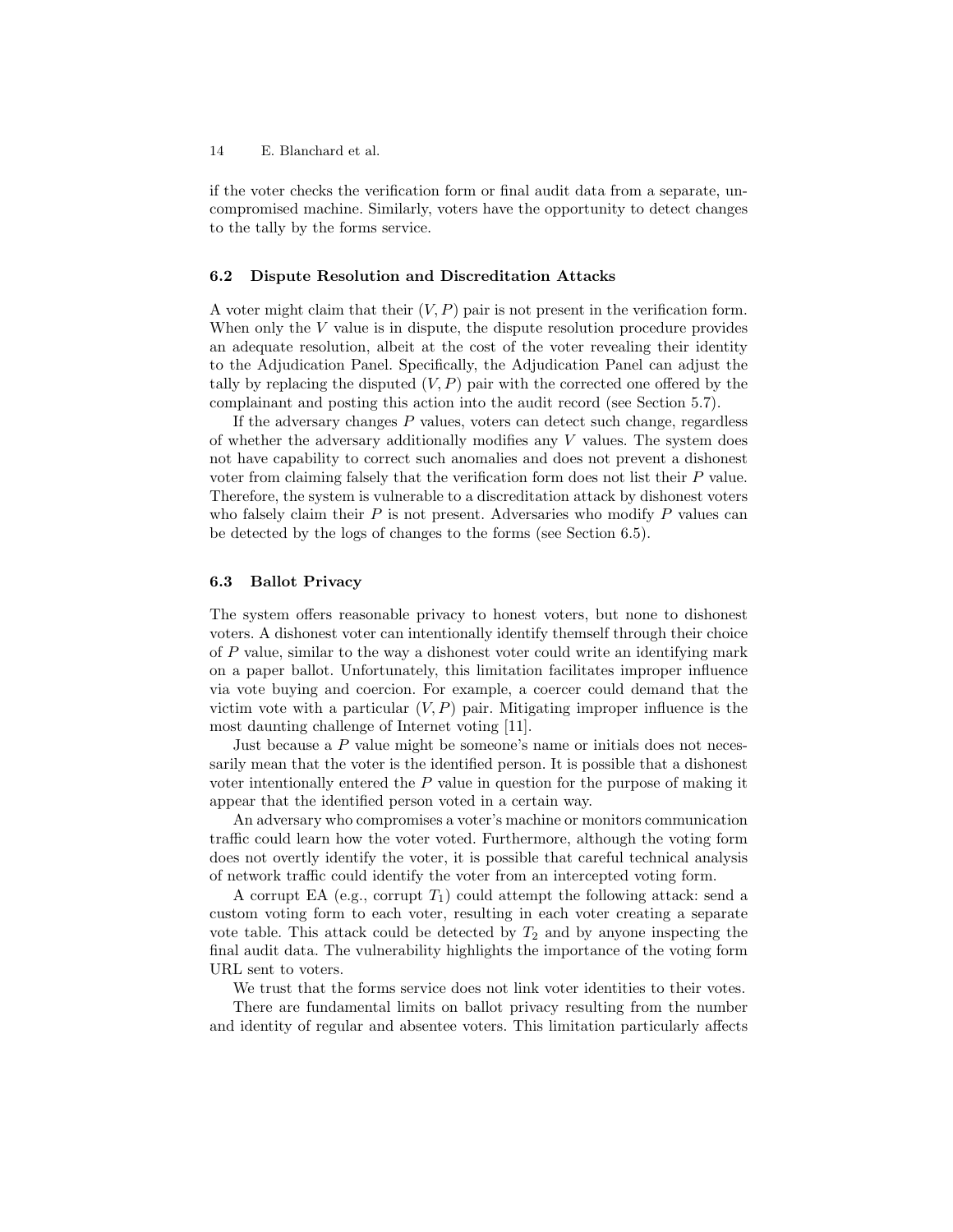absentee voters because there are typically few of them. Although the  $(V, P)$ pairs of the absentee voters are not identified to the entire electorate as such, these votes are automatically entered into a cloud-based spreadsheet before the regular votes are entered. Therefore, anyone with access to this spreadsheet, including the EA, would likely be able to identify the absentee  $(V, P)$  pairs. If, for example, there were two absentee voters, and they both voted NO, then anyone who knows the absentee votes could know the selections an absentee voter made.

# 6.4 Voter Identification

Because the verification form (but not the voting form) requires the voter to be signed into an account, the system provides some degree of assurance and identification of who filled out the verification form.

## 6.5 Logging

There are several points in the process where the system creates an indelible record and commitment as a result of sending emails and posting files on a cloud-based file system with automatic versioning records. In particular, the EA sends voting and verification forms by email and posts the final audit data on a cloud-based file system.

Broadcasting data to voters is a difficult process to assure and we cannot guarantee the Docusign system is invulnerable to attack. In such cases the indelible audit data provides an opportunity for voters and auditors to detect modifications of broadcast data or manipulations of the final report.

# 7 Evaluation and User Study

From October 6 to November 23, 2020, two departments, Computer Science and Electrical Engineering (CSEE) and Information Systems (IS), used the PVV system, conducting a total of 26 binding referenda on promotion cases, each involving 8 to 26 voters. Subsequently, 18 of 43 distinct voters answered a followup survey about their experiences. One EA member also answered the survey.

#### 7.1 Survey

The survey comprised five parts (see Appendix C). Parts 1–3 explored user reactions on a five-point Likert scale. Part 4 solicited free-form responses, and Part 5 solicited demographic information. Part 1 had three questions comparing PVV to vote-by-mail on matters of usability, trust, and privacy. Part 2 had three questions comparing PVV to the paper ballot system used in the previous year on matters of usability, trust, and privacy. Part 3 had two questions on whether the verification step increased their trust in the system and whether it was worth the additional cost.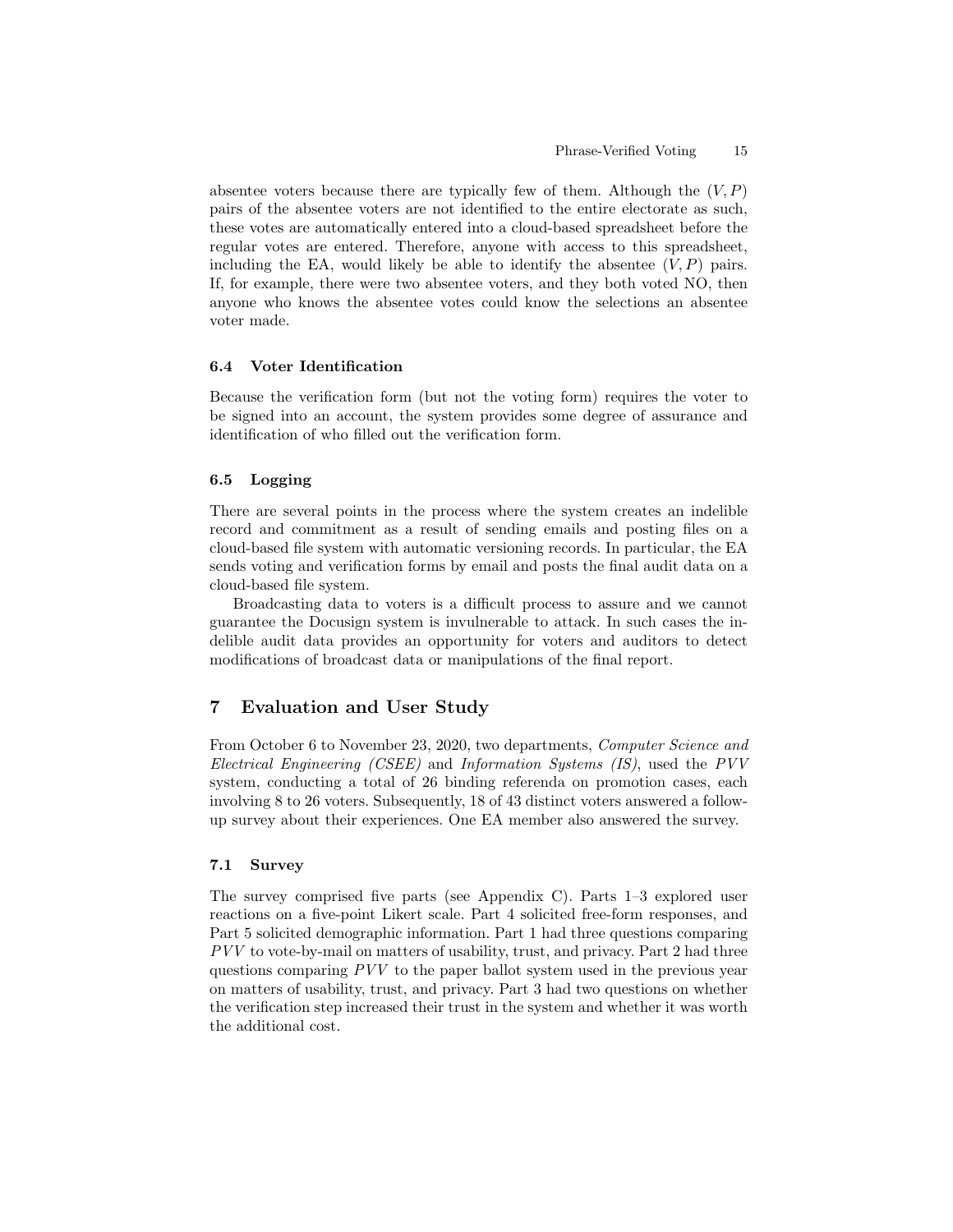From one question in Part 5, we learned that none of the respondents had experience with verifiable voting systems. Because responses from IS and CSEE were substantially similar, we present histograms (Figures 3 to 10) that show the combined responses of the 5 respondents from IS and 12 from CSEE. They exclude the single administrator's responses. The caption to each histogram includes the corresponding survey question, exactly worded as on the survey form.

Assigning numerical grades from 1 to 5 to each of the Likert items shows that voters found  $PVV$  trustworthy (mean 4.47) and private  $(4.47)$ , and a bit easier (4.00) than email voting. Only two people rated it worse, and only in terms of usability (apparently due to the verification step). The preference is less marked against in-person voting but still present. One voter from each department consistently gave the highest grade on all questions, but all other respondents changed their grades question-by-question, showing that they probably gave each question some thought.

### 7.2 Open-Ended Feedback

In open-ended feedback from voters, seven respondents considered the delay between voting and verification too long (see Section 8.8). Some voters appreciated the convenience of our system and noted that, after an initial learning curve, it was faster than using paper ballots.

Several voters stated that allowing people to verify their vote and the tally enhanced trust. Some also appreciated that it allowed them to vote at a time of their convenience (through absentee voting) and that it could engage people who could not come to in-person meetings but who could attend virtually. One voter wrote that, despite the system being cumbersome, it was worth the cost to give people a more hands-on experience with voting issues of which everyone should be aware. Finally, one indicated that they would prefer to verify just their own vote and to have a single voter verify the tally.

The administrator liked the paper reduction but did not like having to remind voters to perform steps in a timely manner. They remarked that it was tedious from an administrative standpoint to move the data around, but once in place, "the process was in sync and it seemed to work well."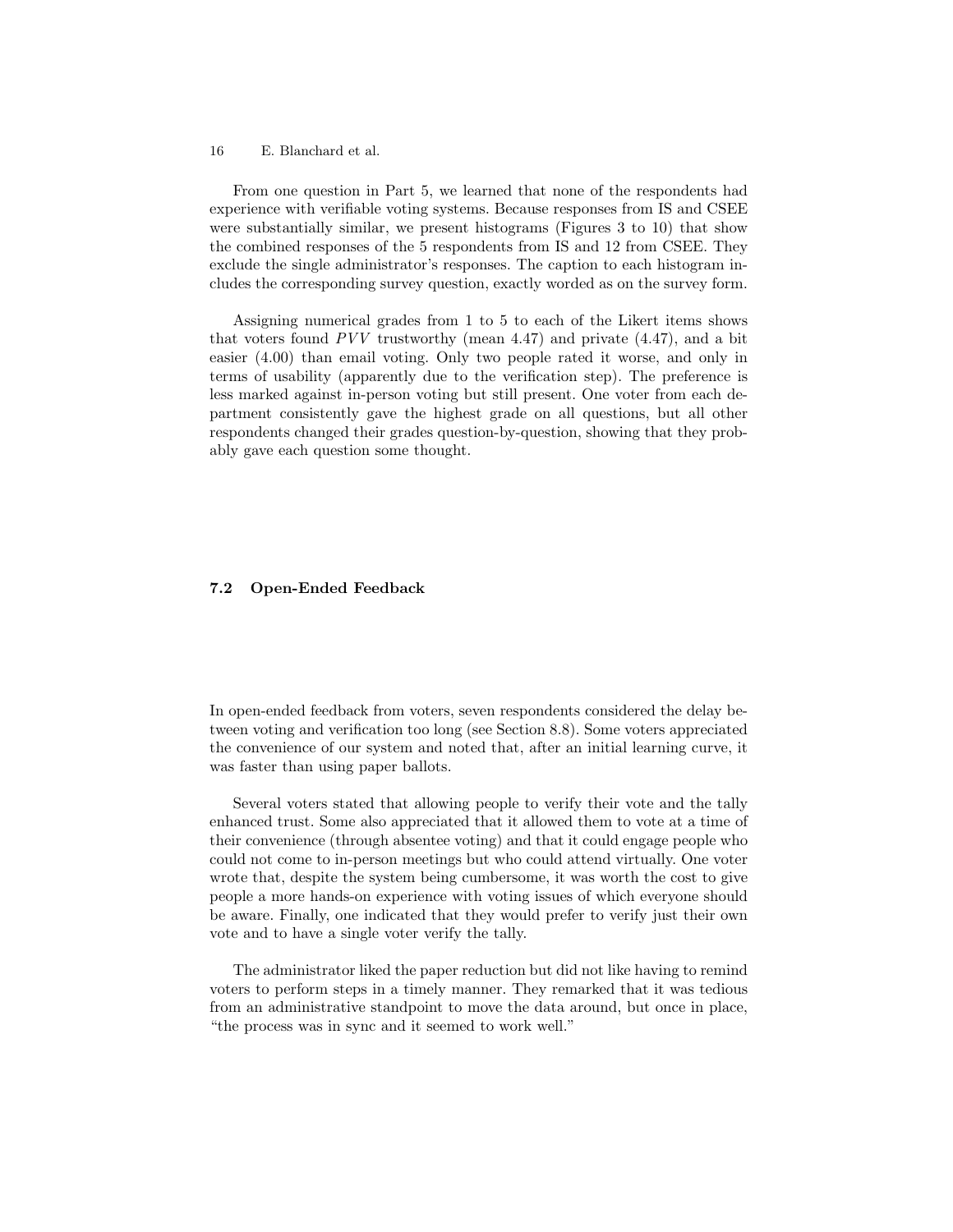#### Phrase-Verified Voting 17



Fig. 3. Answers to "Comparing the online system versus emailing your vote: How easy was it to vote?"



Fig. 4. Answers to "Comparing the online system versus emailing your vote: How much do you trust the result?"



Fig. 5. Answers to "Comparing the online system versus emailing your vote: How sure are you that your vote is private?"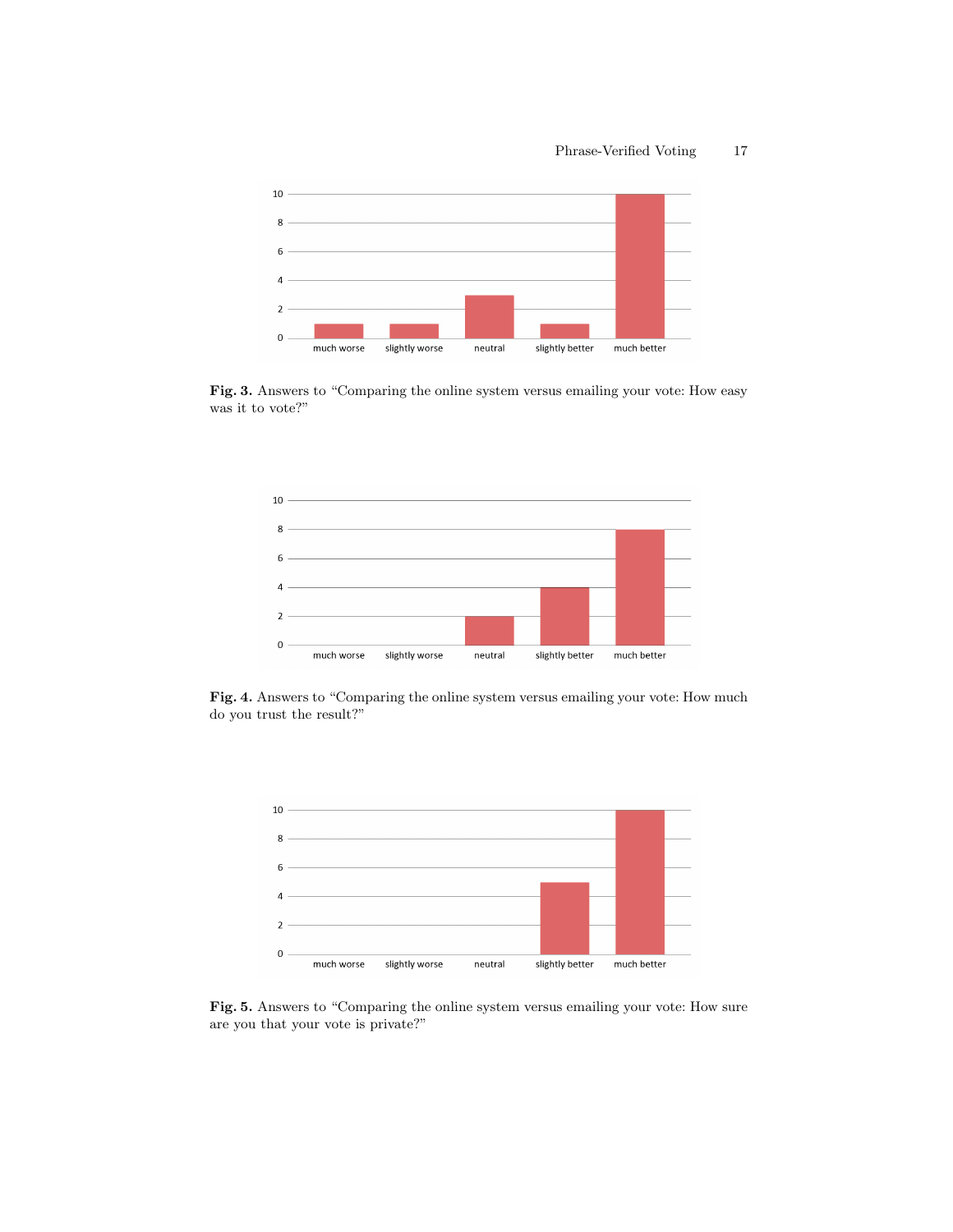18 E. Blanchard et al.



Fig. 6. Answers to "Comparing the online system versus in-person paper ballot voting system you used last year: How easy was it to vote?"



Fig. 7. Answers to "Comparing the online system versus in-person paper ballot voting system you used last year: How much do you trust the result?"



Fig. 8. Answers to "Comparing the online system versus in-person paper ballot voting system you used last year: How sure are you that your vote is private?"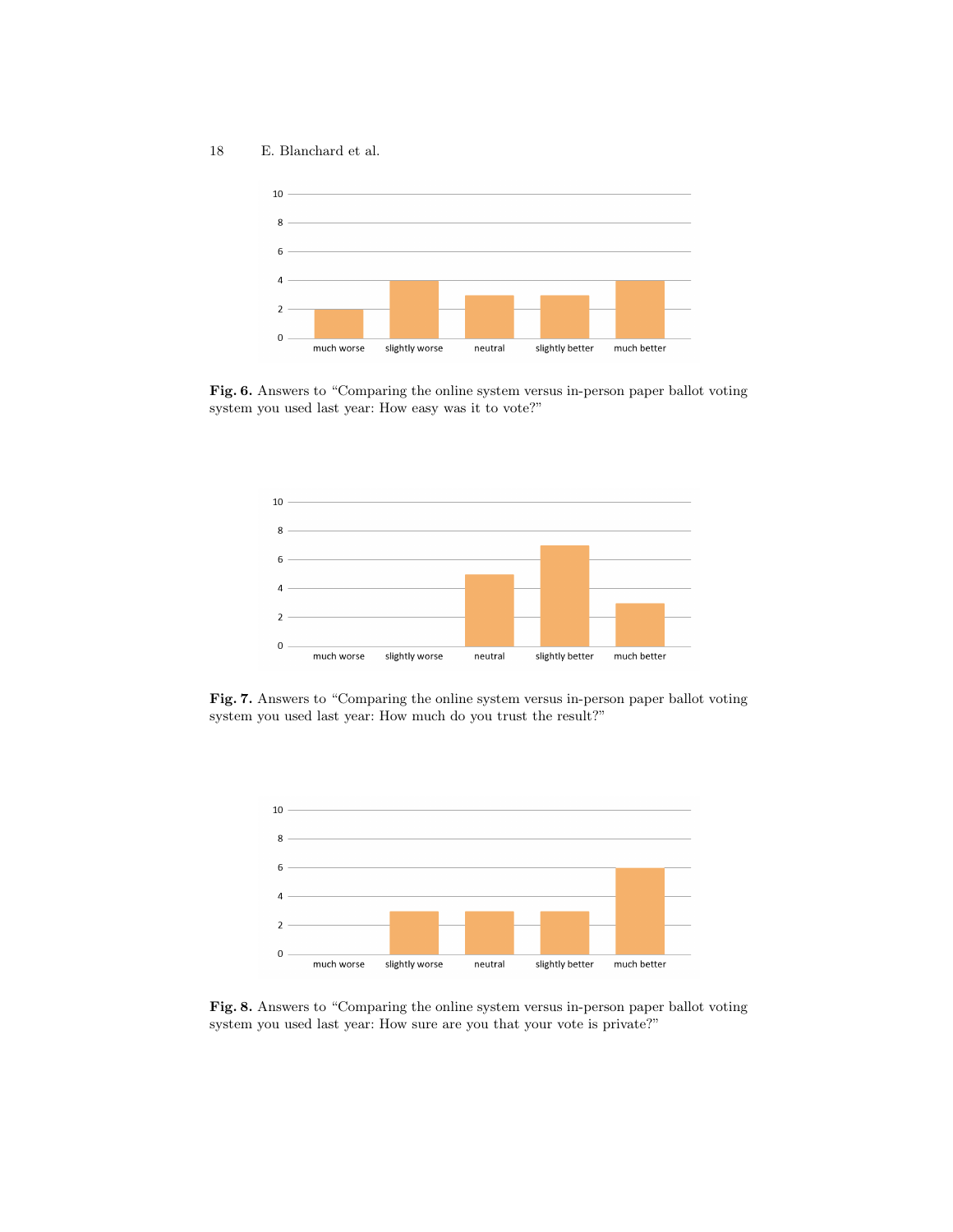

Fig. 9. Answers to "Did the verification step increase your confidence in the result?"



Fig. 10. Answers to "Is the verification step worth the additional effort?"

## 8 Discussion

We now discuss our results and several issues that arose during our study. These issues include our major design decisions, usability, role and trust of the EA, mandatory voting and verification, choice of passphrases, limitations, recommendations, and open problems.

## 8.1 Discussion of Results

Typically voters do not like or trust new voting systems [24]. When they try a new one, they usually take longer to use it and make more mistakes. However, first-time users of the PVV system preferred it to the paper ballot system they had used the previous year. In particular, users trusted PVV more that they trusted the previous paper ballot system. It is likely that voters accepted PVV in part because it used the familiar interface of Google Forms.

As PVV adds a verification step that was new to them, it is not surprising that some voters found it more cumbersome. In the open-ended comments, the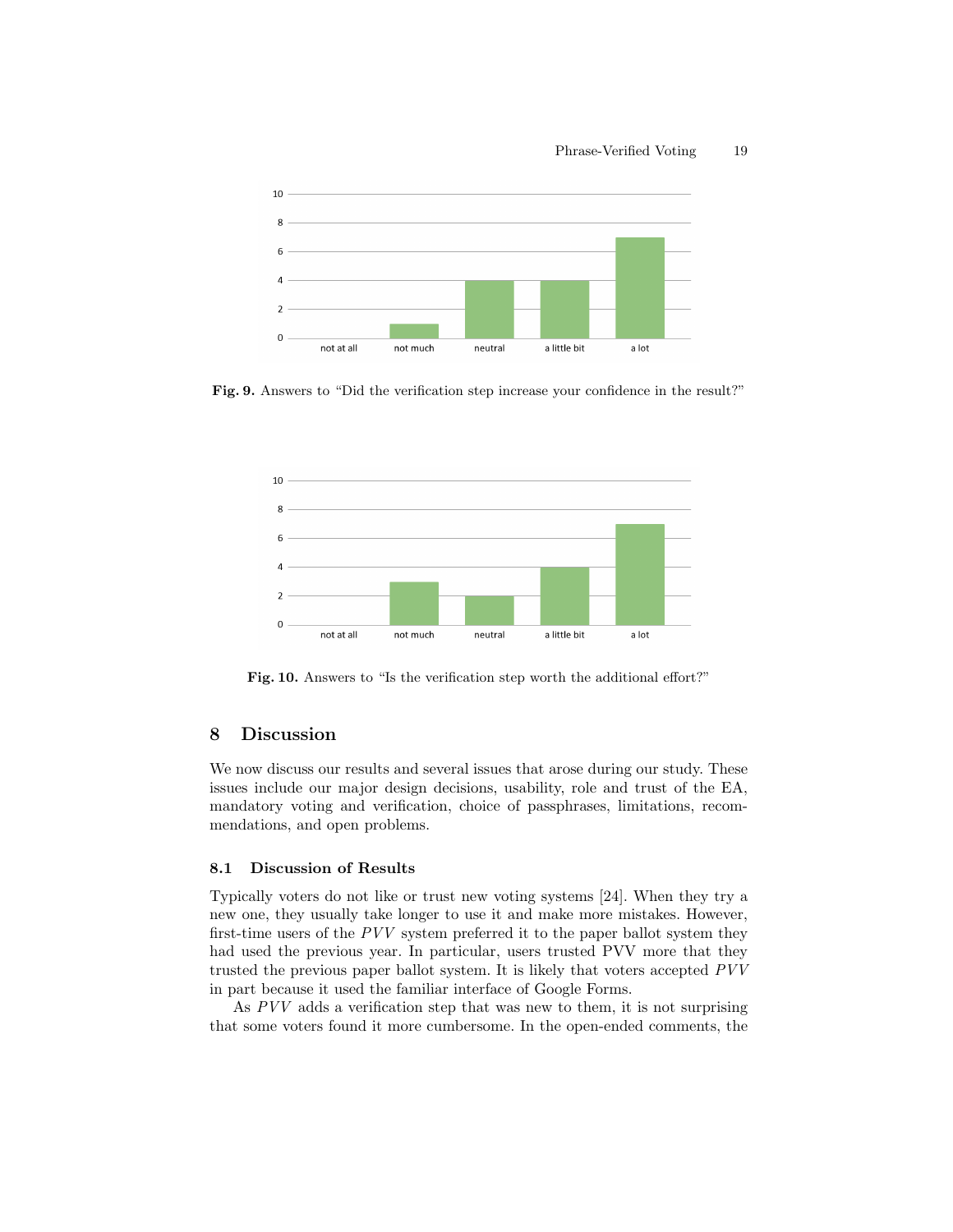most significant problem mentioned was the five to ten minute delay between voting and verification (see Section 8.8). Still, it is notable<sup>2</sup> that voters felt that the verification step increased their confidence in the results and was worth the extra effort (with about half of the voters feeling strongly on these points).

## 8.2 Major Design Decisions

We made the following key design decisions.

- 1. The outcome integrity does not depend on any software or individual operating correctly, making it software independent.
- 2. The design uses standard tools (especially forms and spreadsheets) familiar to voters and system administrators. This decision contributed to perceived usability and implementation simplicity of our system.
- 3. The verification form organizes the verification table to help voters find their passphrase and verify the tally without any complex counting (see Section 8.4).
- 4. The system does not use any complex protocols or cryptography. This decision contributed to the usability while still providing an appropriately lightweight level of privacy and integrity for the application.
- 5. The system did not accept any late votes; absentee votes had to be cast prior to the meeting; and in-meeting voters verified their votes during the meeting. Although some voters may have preferred the ability to skip the verification step, this decision avoided many difficult issues experienced in the past and enabled the EA to announce the results with greater assurance during the meeting.
- 6. The system treats absentee voting as closely as possible to in-meeting voting. Although the special demands of absentee voting created some difficulties, this decision helped minimize the complexity required to deal with absentee voting.
- 7. The system sends the URL to voters asynchronously via email. This decision helped voters with limited Internet connections to participate in the meeting. To mitigate the custom voting form attack mentioned in Section 6.3, it is helpful to post the voting form URL in the meeting and to include it in the audit data.
- 8. For simplicity, we designed a system that does not protect against certain attacks, such as discreditation attacks. We did so knowing that the stakeholders could adopt a policy that, if such attacks were detected, a second referendum could be held using a more secure and more complex system (which would cause a delay). Because boardroom referenda are generally easier to organize than large-scale elections, this delay would be limited. Moreover, an attacker wanting to delay the referendum could do so at little cost by claiming to have issues with their computer.

<sup>&</sup>lt;sup>2</sup> Voter interest in verification might have been affected by the political climate in the USA at the time, with a lively debate on the security of voting systems.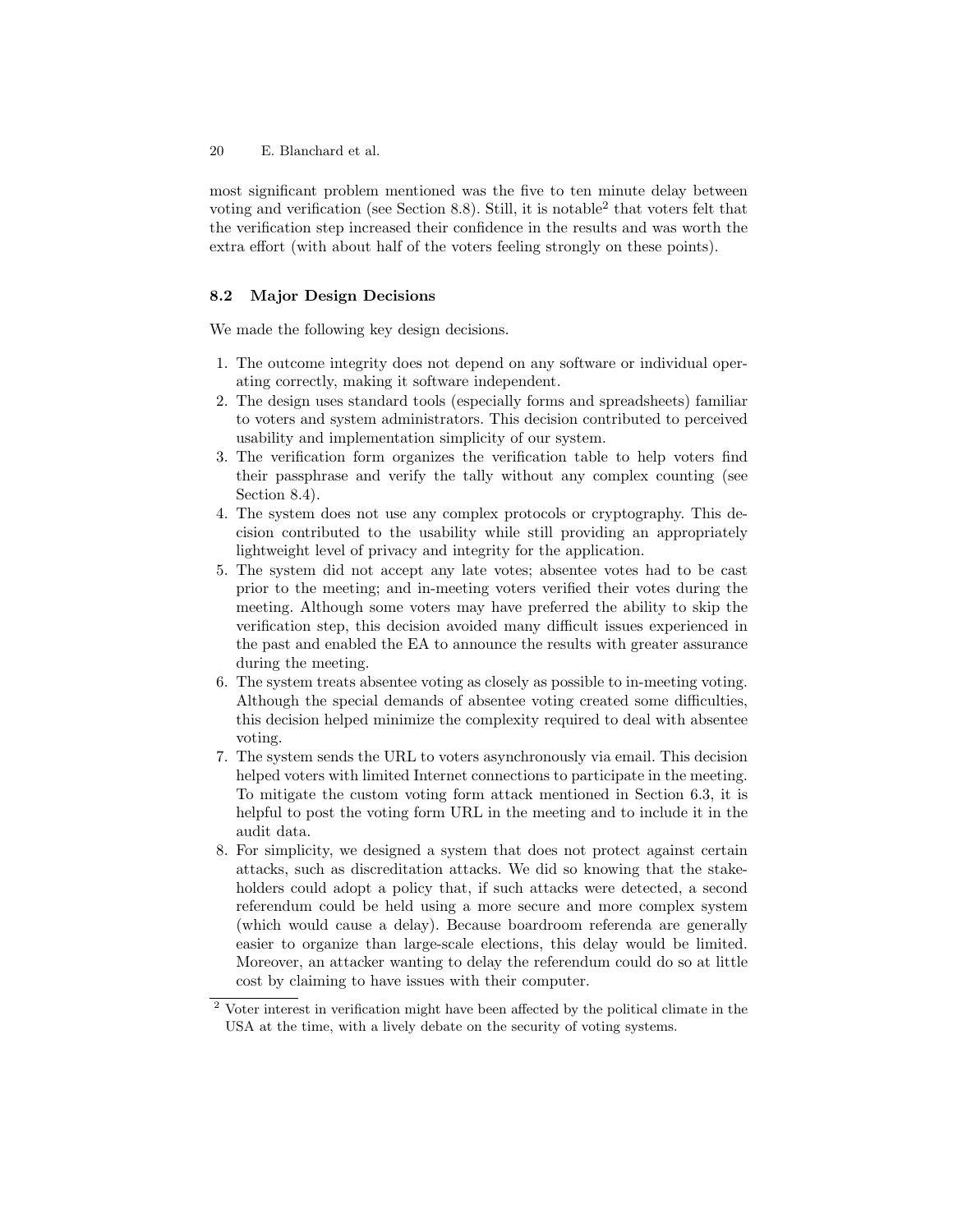### 8.3 Role and Trust of the EA

The Election Administration performed the following functions, communicating only via computer: (1) Produced the list of referenda and their eligible voters. (2) Identified the absentee voters. (3) Generated the voting forms. (4) Generated the verification forms. (5) Started and stopped the voting and verification phases of each referendum. (6) Archived the audit data. (7) Distributed and collected the final report to be signed by all voters. (8) Received out-of-band communications for exceptional circumstances, e.g., when one voter's Internet connection failed during a meeting.

In the university promotion referenda, the EA was implemented non-ideally with the two chosen trustworthy people being staff members of the department. Opportunities for fraud could be reduced by requiring the EA not to be associated with the department or people in it. Although not part of the EA, the chair of the promotion committee attended each meeting and started and stopped the voting and verification phases.

None of the functions requires trust in the EA for outcome integrity. Any attempt by the EA to alter votes could be detected by the voters. Similarly, except for the out-of-band communications, none of the functions requires trust in the EA for ballot privacy. The EA, however, could easily cause a denial of service, for example by failing to produce the required forms, claiming that the computer crashed, or intentionally introducing errors into the tables.

The EA has a strong position of access to crucial documents, including the voting and verification forms, that could facilitate attacks on privacy. For example, a malicious form might have hidden functionality that spied on the voter. Any adversary, however, could attempt to intercept and replace the legitimate forms. Similarly, any adversary could intercept and inspect completed forms for possible metadata that might be helpful in privacy attacks.

#### 8.4 Usability

Several details of the system enhance its usability. First, selecting ballot choices in a form is a familiar task for everyone because they have filled out other surveys with this tool. Second, the verification prompt facilitates checking by grouping similar votes (YES, NO, ABSTAIN) and numbering the lines, helping voters verify the tallies without having to count. Ordering the passphrases alphabetically reduces effort for voters to find their passphrase in the list. Though we did not instruct voters on how to verify the counts, we note that, as long as each voter inspects the consecutive counting numerals in the vicinity of their easily located entry or name, we can be confident that the consecutive numbering is correct. Third, voters can remember passphrases more easily than numeric codes (see Section 8.6).

The PVV experiment revealed three problems. First, despite careful instructions, several voters initially did not understand the concept of verification and what actions they had to carry out. After one or two referenda, they became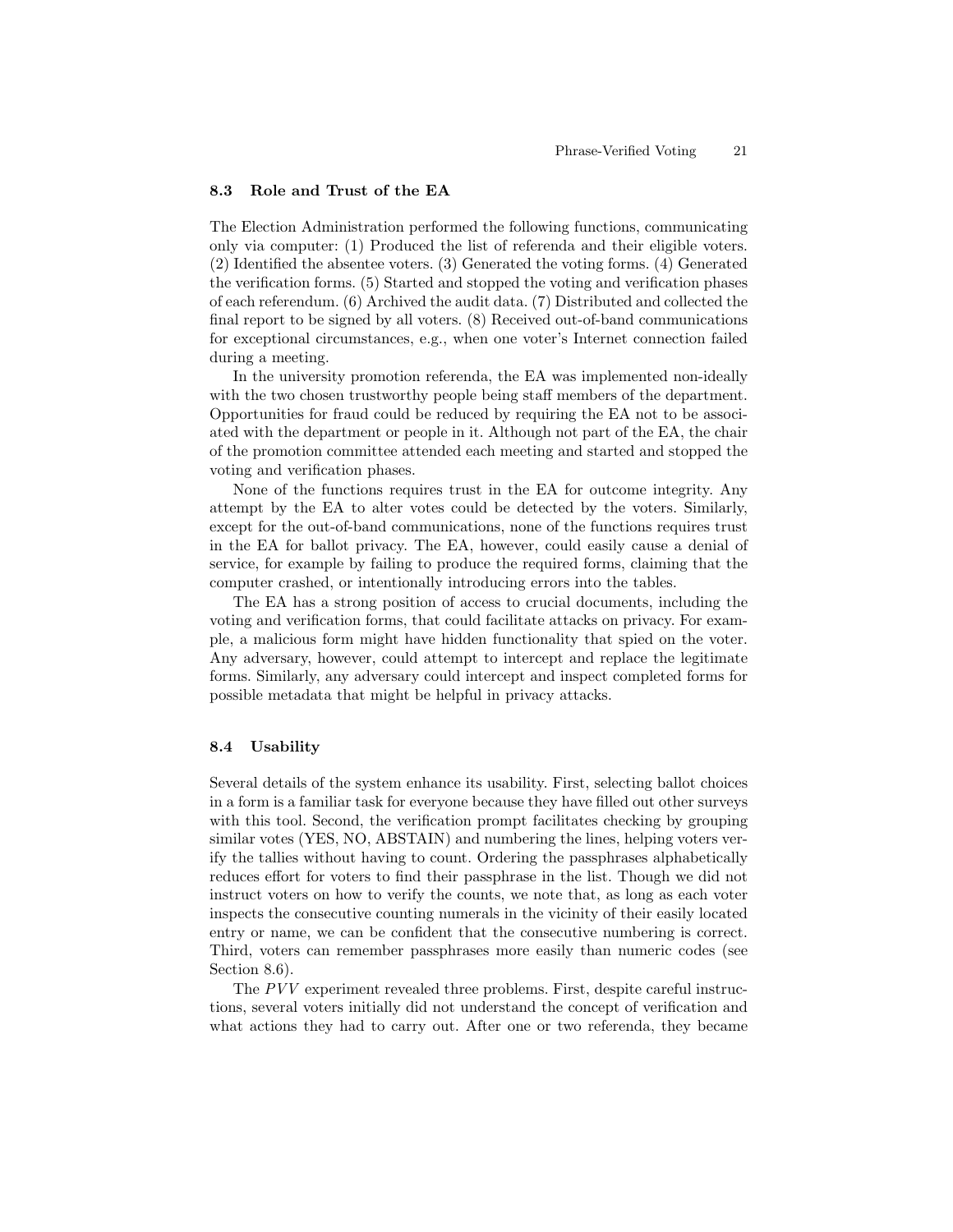comfortable with the process. Second, despite holding a PhD in computer science and being familiar with forms, several voters forgot to select "submit" after filling out a form. Third, there was a significant delay (about five to ten minutes) between the end of voting and verification caused by the manual creation of the verification table (see Section 8.8). No complaints presented the opportunity to test the adjudication process.

PVV is intended for use in small private elections; it would likely be difficult to use for larger elections (that would take a long time to verify). A large number of referenda, would also be problematic, such as one might encounter judging an art exhibit.

### 8.5 Mandatory Voting and Verification

The referenda were conducted with mandatory voting and verification. By university policy, all eligible voters not on sabbatical were required to vote. Faculty on sabbatical leave were allowed, but not required, to vote.

Members of the CSEE promotion committee voted to mandate verification, as did the IS committee. The reason was to enhance outcome integrity. An adversary might attempt to modify the votes of anyone who would likely not verify. Although some voters showed impatience with the extra verification step, all voters tolerated and succeeded at performing it.

Furthermore, university policy requires that the promotion committee report the identify of who voted, how many people voted absentee, and who did not vote (with explanation). Although such tabulations might seem simple to perform accurately, practice shows otherwise. In the past, there had been minor discrepancies caused by confusion during meetings, absentee voting, late voting, multiple referenda, and the fact that different sets of people were eligible to vote on different referenda. PVV including its verification step and associated policies (e.g., no late voting) facilitated the accurate tabulation of these counts.

Nevertheless, during the voting phase and before verification, with PVV there was no reliable way for the EA to determine who did not vote, or who thought they had voted but forgot to submit.

#### 8.6 Passphrase Choice

The design of  $PVV$  considered a few possible variations for a unique identifying code before settling on two-word passphrases. This choice leverages people's ability to remember word pairs better than numbers [20]. Based on previous experiments on word choice, we estimate that there is less than 0.1% chance that two voters in a small group would select the same passphrase [6, 7].

A major issue with voter-chosen passphrases is that such passphrases enable coercion: a coercer could demand that the victim choose a particular passphrase. Attempting to mitigate this concern, one might consider restricting the choice of passphrases to a given block or cloud of words, which would enforce a low probability of collision and high memorability [6], and could be done by adding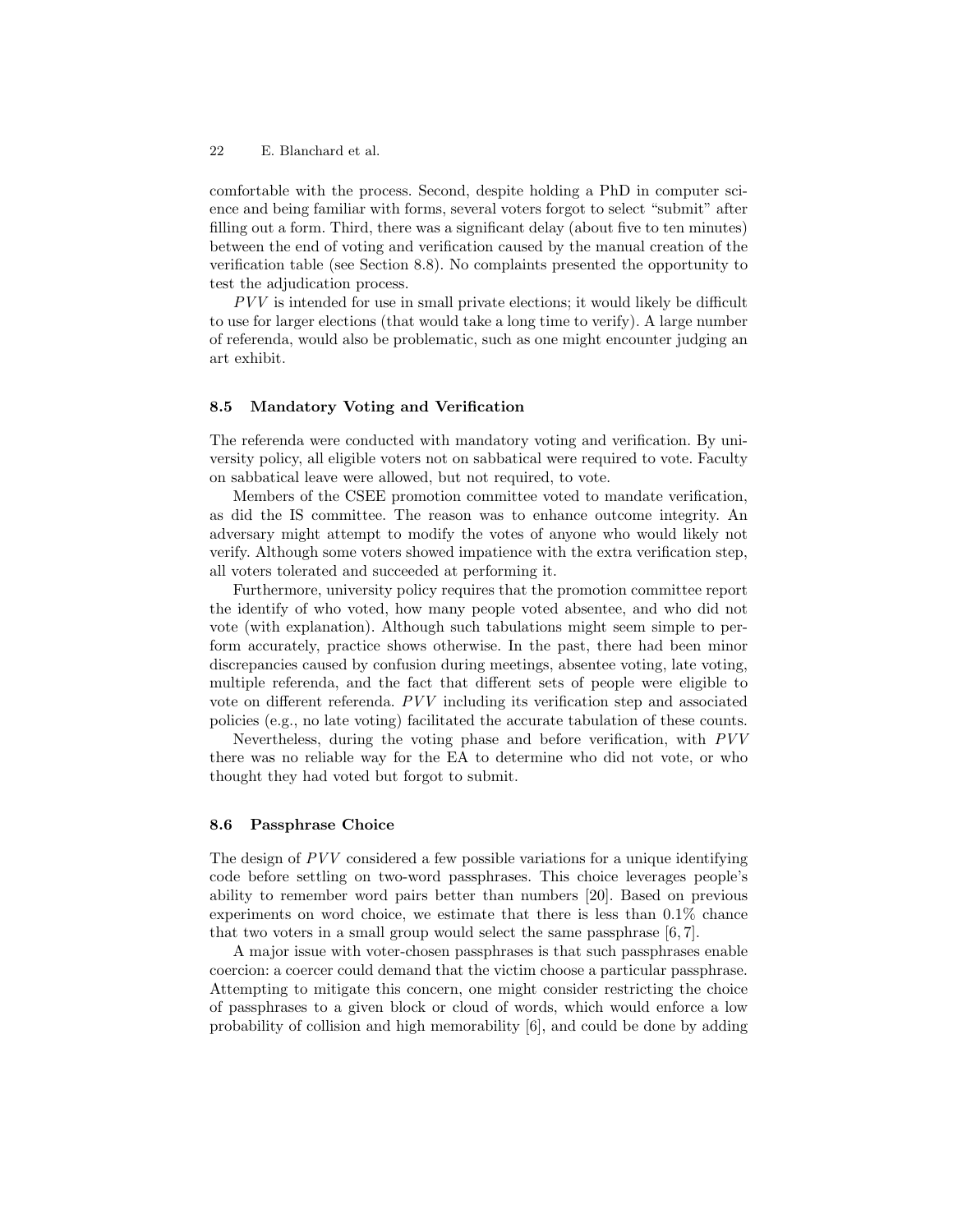a software layer on the forms service. It could also be achieved—except for absentee voters—by displaying the list of words during the meeting. In both cases, the approach could be compromised if the coercer had access to the cloud of words seen by the voter, and might demand that the voter select the words in the upper-left and upper-right corners of the block or cloud. Another possible vulnerability of these strategies is that the coercer might demand that the victim communicate the chosen passphrase to the coercer after selecting it and before the EA publishes the verification form.

Another approach is to use random word generators, such as [28] or [29], which would dramatically reduce the chance that two voters choose the same passphrase. We recommended using one (and indicated the two above on each ballot), but did not mandate this practice to avoid introducing additional software that might contain malware. Such malware might leak information to a coercer violating ballot privacy, or carry out a "clash" attack [18]. In a clash attack, the same passphrase could be issued to more than one voter, possibly enabling an adversary to change one or more votes without detection.

Analysis of passphrases chosen in our study revealed that some voters did not respect the two-word rule or chose low-entropy passphrases, including "abc def" or "dog cat". Moreover, in at least one referendum, the first word of one passphrase was the three-letter initials of a committee member. It remains a mystery whether this voter was actually the identified committee member, or whether some other voter had intentionally created the false impression of being that member. This situation could be problematic but the freedom to choose one's passphrase means that it is difficult to distinguish a voter having fun by writing weird passphrases from someone trying to be identifiable. As such, the guessable link between a passphrase and its potential author is an uncertain speculative inference.

Having multiple referenda at the same meeting raised additional usability issues with passphrases. Because it would be difficult to remember multiple passphrases, it may seem reasonable for voters to reuse their passphrases for different referenda conducted on the same day. Doing so creates two issues. First, it enables anyone to link the votes from the different referenda. Consequently, if a voter were identified in one referendum, then the voter would be identified in all referenda for which the voter used the same passphrase. Second, a malicious voter could intentionally reuse some other voter's passphrase for the purpose of creating confusion; such behavior, however, is unlikely to enable a vote-changing attack. To limit the number of instructions, we chose to let voters do as they wanted, with a minority changing their passphrases between votes.

#### 8.7 Limitations of the User Study

Limitations of the study include a small voter population and possible bias in the survey respondents. Ideally, in user studies, the respondents should not know the creators of the systems tested to avoid being biased. Some of the voters (some of the anonymous respondents) knew two of the creators, but many of them did not, including respondents from the second department.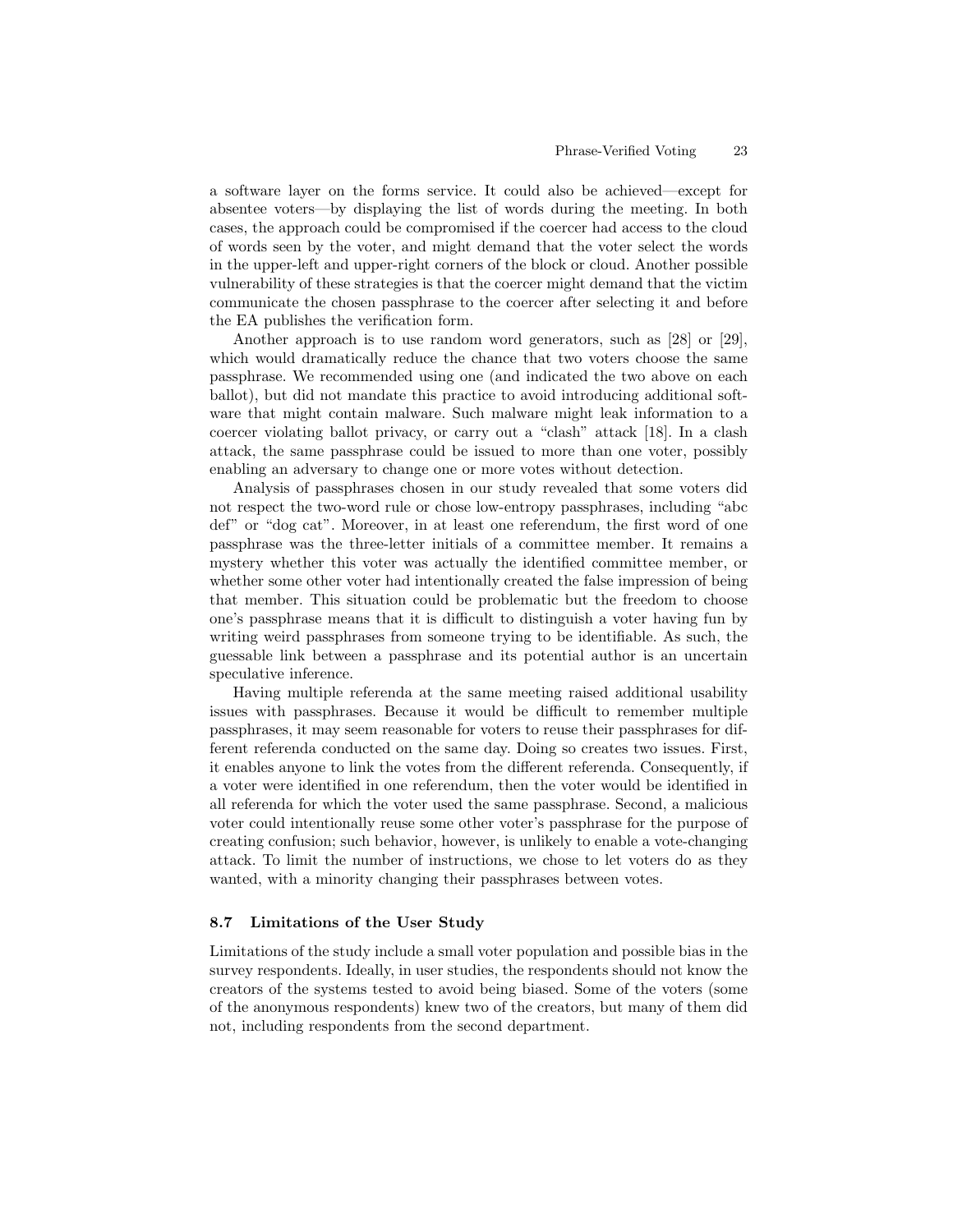### 8.8 Reducing the Verification Delay

A main recommendation is to reduce the delay in sending out the verification form caused by manually constructing the verification prompt. During each referendum, after the close of voting, it took the EA approximately five to ten minutes to send out the verification form. The main cause of this delay was constructing the verification prompt. This delay might be less than that to count paper ballots, and in some situations it might be possible for the committee to attend to other business during the wait. Nevertheless, the delay tested voter patience, and with multiple referenda held during the same one-hour meeting, it risked extending the election past the allotted time. It would be better to generate the verification table automatically.

Automatically constructing the verification prompt is a simple task algorithmically. The main challenge is doing so in a way that does not compromise privacy or integrity, and helps voters see the results easily. On the positive side, because voters could detect errors in the verification prompt, generating it automatically does not threaten the software independence of PVV . On the negative side, running any software on the EA's computer risks compromise of that machine, which could threaten denial-of-service and to some extent erosion of ballot privacy. Furthermore, introducing software into the voting process might cause conflict with institutional policies that seek clarity and transparency of the voting process. After user feedback, we implemented a method to generate the verification prompt instantly using a second Google sheet, with the first sheet having the automatic verification table. However, the system as described is transparent. Automatically generating the verification prompt should be introduced only after voters (and other parties) are comfortable with the process, since it introduces multiple spreadsheet functions. Alternatively, one could create a remote cloud service to accept a vote table and return a verification prompt, rather than running custom scripts on the EA's computer.

### 8.9 Open Problems

In comparison with the existing options of Helios, voice vote, and emailing plaintext votes, the PVV system offers a new balance between outcome integrity, ballot privacy, usability, and ease of system configuration. Future systems could be developed to offer different combinations of these properties better suited to different scenarios.

PVV itself could also be adapted to other voting scenarios with few voters, and one could test its efficacy in those environments, especially in a comparative user study between PVV and other systems. It would be interesting to explore how PVV could be used as a teaching tool to help people learn about verified voting. This exploration could be done by inquiring about their knowledge, understanding, and opinions both before and after using the system. To date, PVV has been tested only as an emergency replacement to improve security.

Finally, an analysis of the system using formal methods would also be welcome toward the goal of establishing better security guarantees.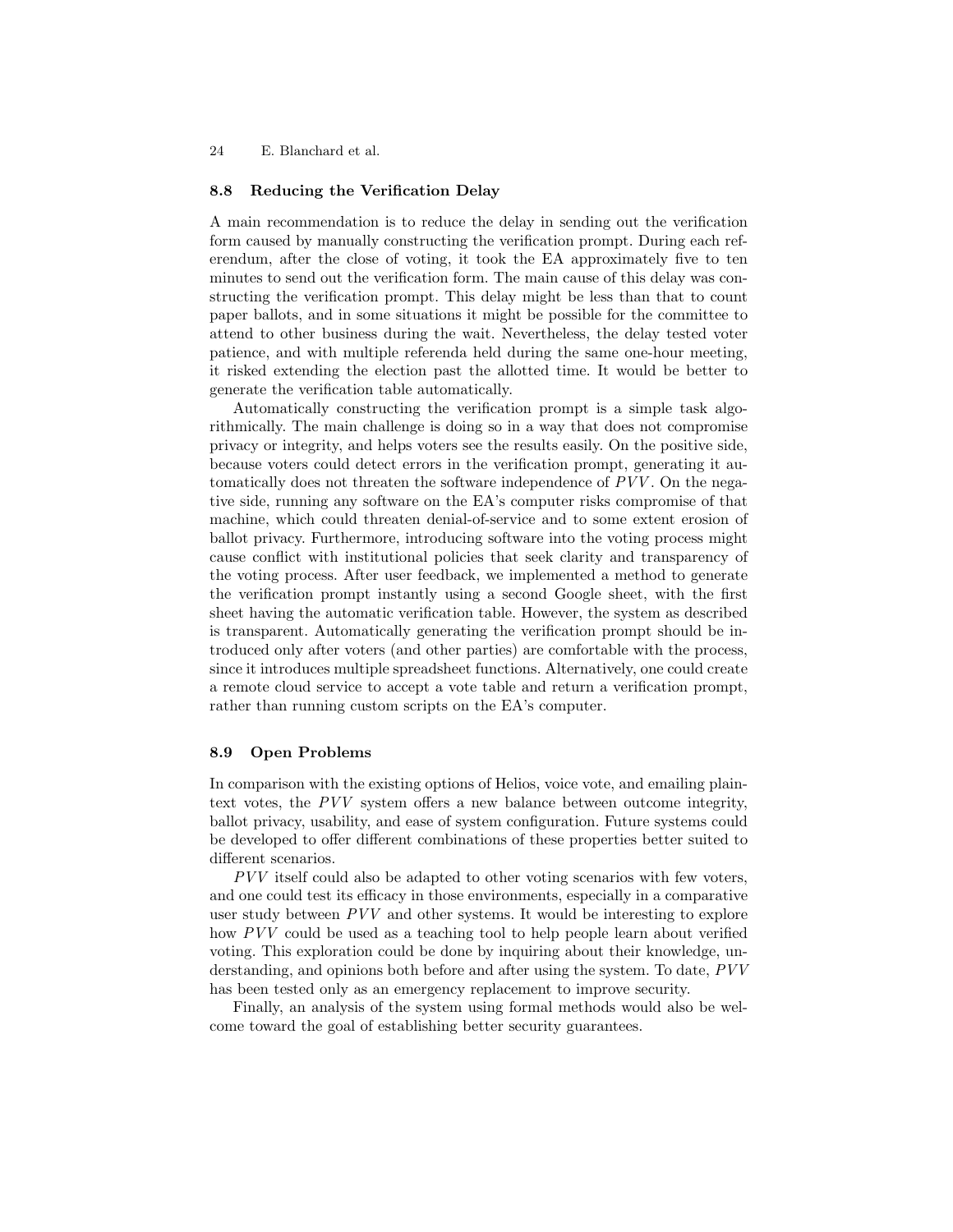# 9 Conclusion

We have proposed and deployed a transparent system for private remote boardroom voting that is low-tech and voter-verifiable. PVV offers a new option that emphasizes a simple setup and deployment and few steps for the user, while still providing voters the ability to verify that their vote was correctly recorded and tabulated. It demonstrates how simplified versions of modern voting security approaches can be used in new and different kinds of elections. PVV is well-suited for small groups with with small sets of referenda with some degree of trust when voting on low-stakes referenda. The design presented is intended for use in voting meetings involving a number of voters and set of referenda not taking more than an hour or two to complete. We estimate that group size of, say, 100 is such that, in the entire process, it is easily manageable for the EA to review the voter list in a few minutes; manageable for voters to review documents for verification; not extremely likely to incur statistically rare disruptions with individuals; and not be overly burdensome to reconvene for a vote in the case of denial of service.

PVV demonstrates a few-minute online referendum process in which every voter assures that their vote is included in a final tally, without requiring special software or difficult-to-arrange systems. It offers greater ballot privacy and outcome integrity than does the commonly used alternative of sending votes to a trusted party by email. The system, however, does not provide as much privacy and integrity as does the more complex-to-set-up Helios system. PVV gently introduces voters to the idea of voter-verified systems. It can also give people an understanding of verification and the motivation to consider adopting verifiable voting systems, which has been an issue in the past [16]. It can serve as a stepping stone toward simpler verification approaches.

The system was well accepted by the two groups that used it. Still, some voters considered even PVV 's simple version of verification an additional burden. While they could have seen verification as a waste of their time, people still found the process positive and said that it increased their confidence in the voting system over previous approaches. This first demonstration also confirmed that using the system a few times reduces the difficulty dramatically.

Adding a small amount of programming would streamline the protocol of PVV , saving time and effort and reducing chances for EA mistakes. Best practices would add EA protocols to avoid malfeasance by the committee chair or the EA (not tested in the demonstrations reported herein). The EA should have no relationship to the voters or voting organization. Both the EA and the committee chair should be required to show their list of voters, and compilation of verification and votes, to an impartial university administrator outside the department. This oversight removes them from any suspicion of tampering with the election. This oversight is newly available in virtual meetings as external personnel are not allowed in the promotion meeting.

The boardroom voting scenario to which PVV speaks is quite a different setting from municipal elections but also presents problems of integrity, accuracy, and privacy. Getting people to follow up on anything they do is difficult. Getting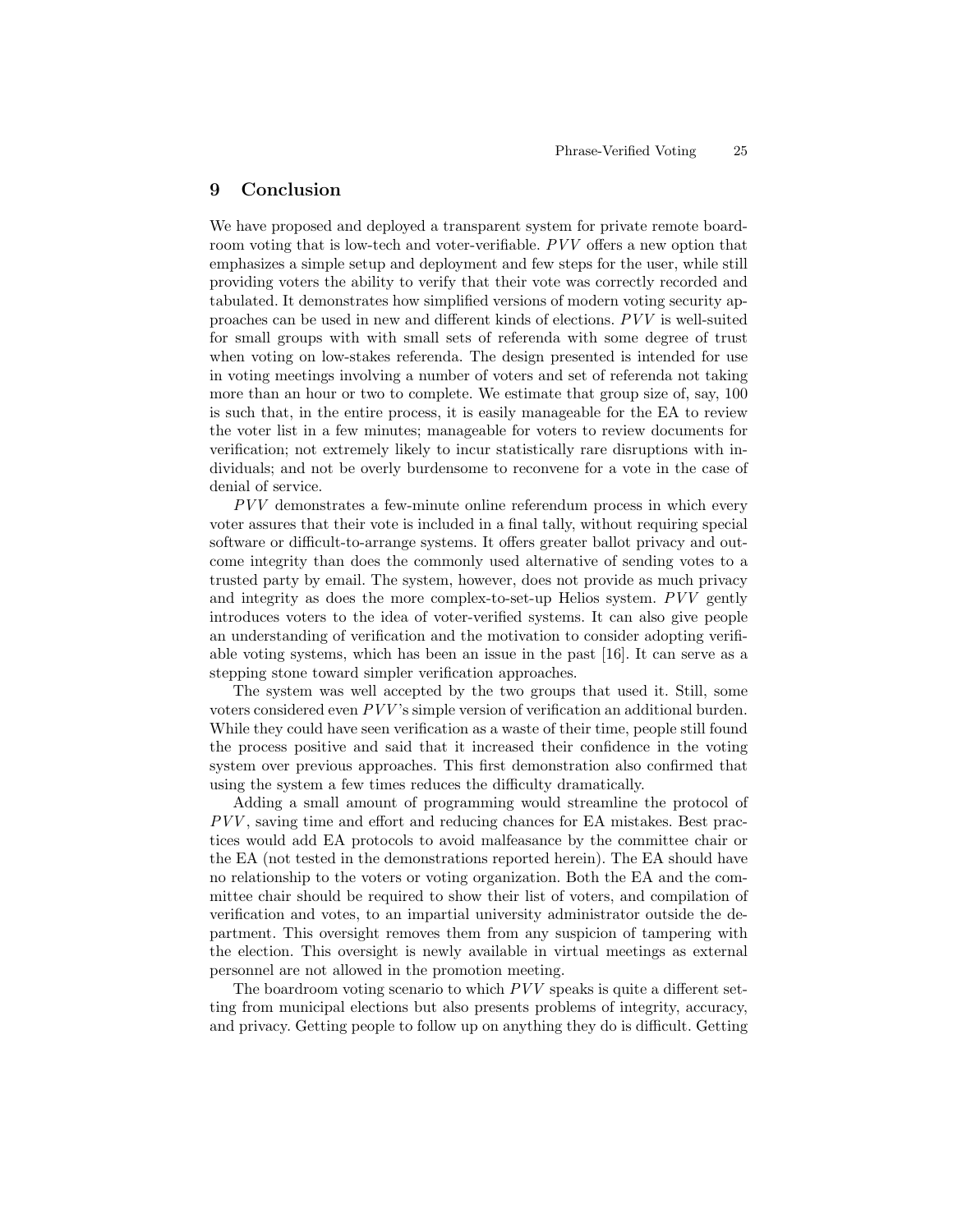even security experts to be willing to take a verification step in an election has been challenging. Modern voting technology insights, software independence or single-agent independence (making sure that no one person or thing can compromise a person's vote), assuring that a person votes, and assuring the vote is included are all valuable in this special kind of election. The virtual interactions of the pandemic became a forum to learn better how verification can be communicated and acted on.

One of the main results of this paper is the idea that many kinds of elections occur (e.g., a board of directors policy decision), with very different requirements, and can be improved with common off-the-shelf technology systems in simple ways. These different requirements show the usefulness of having a range of voting options for various applications, including ones with different tradeoffs between simplicity, ease of use, privacy, and outcome integrity. Our experiment shows that software independence can be made practical even in a world where computers collect votes.  $PVV$  is an easy-to-implement system that can greatly reduce problems over other boardroom elections options.

# Acknowledgments

We thank Rebecca Dongarra, Curtis Menyuk, and the referee for helpful comments. Alan Sherman was supported in part by the National Science Foundation under SFS grants DGE-1753681, and 1819521, and by the U.S. Department of Defense under CySP grants H98230-19-1-0308 and H98230-20-1-0384. Enka Blanchard received support from the French PIA project "Lorraine Université d'Excellence," reference ANR-15-IDEX-04-LUE.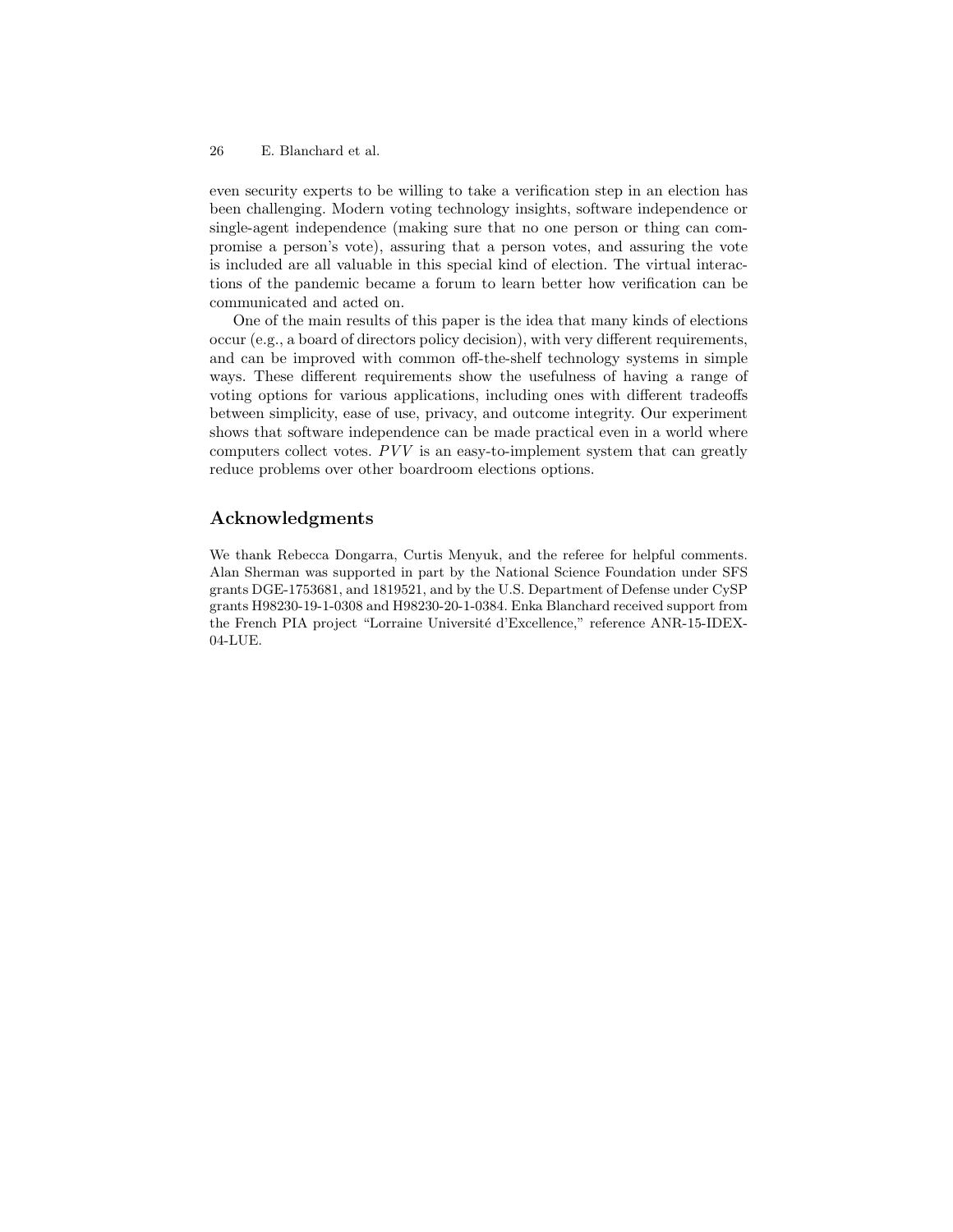# References

- 1. Acemyan, C.Z., Kortum, P., Byrne, M.D., Wallach, D.S.: Usability of voter verifiable, end-to-end voting systems: Baseline data for helios, prêt à voter, and scantegrity II. In: 2014 Electronic Voting Technology Workshop/Workshop on Trustworthy Elections (EVT/WOTE 14) (2014)
- 2. Adida, B.: Helios: Web-based open-audit voting. In: USENIX Security Symposium. vol. 17, pp. 335–348 (2008)
- 3. Adida, B., De Marneffe, O., Pereira, O., Quisquater, J.J., et al.: Electing a university president using open-audit voting: Analysis of real-world use of Helios. EVT/WOTE 9(10) (2009)
- 4. Benaloh, J., Rivest, R., Ryan, P.Y., Stark, P., Teague, V., Vora, P.: End-to-end verifiability. arXiv preprint arXiv:1504.03778 (2015)
- 5. Blanchard, E., Selker, T., Sherman, A.T.: Boardroom voting: Verifiable voting with ballot privacy using low-tech cryptography in a single room. https://arxiv.org/ abs/2007.14916 (2020)
- 6. Blanchard, N., Malaingre, C., Selker, T.: Improving security and usability of passphrases with guided word choice. In: 34th Annual Computer Security Applications Conference, ACSAC. pp. 723–732 (2018). https://doi.org/10.1145/3274694.3274734
- 7. Bonneau, J., Shutova, E.: Linguistic properties of multi-word passphrases. In: International Conference on Financial Cryptography and Data Security. pp. 1–12. Springer (2012)
- 8. Carback, R., Chaum, D., Clark, J., Conway, J., Essex, A., Herrnson, P.S., Mayberry, T., Popoveniuc, S., Rivest, R.L., Shen, E., Sherman, A.T., Vora, P.L.: Scantegrity II municipal election at Takoma Park: The first e2e binding governmental election with ballot privacy. In: Proceedings of USENIX Security. USENIX Association (2010)
- 9. Cardillo, A., Essex, A.: The threat of SSL/TLS stripping to online voting. In: International Joint Conference on Electronic Voting. pp. 35–50. Springer (2018), https://whisperlab.org/blog/2016/security-analysis-of-helios
- 10. Chang-Fong, N., Essex, A.: The cloudier side of cryptographic end-toend verifiable voting: a security analysis of Helios. In: Proceedings of the 32nd Annual Conference on Computer Security Applications. pp. 324– 335 (2016), https://www.researchgate.net/profile/David\_Duenas-Cid/ publication/327980266\_Third\_International\_Joint\_Conference\_on\_ Electronic\_Voting\_E-Vote-ID\_2018\_TUT\_Press\_Proceedings/links/ 5bd99588299bf1124fafaba2/Third-International-Joint-Conference-on-Electronic-Voting-E-Vote-ID-2018-TUT-Press- Proceedings.pdf#page=337
- 11. Chaum, D., Carback, R., Yaksetig, M., Clark, J., Nejadgholi, M., Sherman, A.T., Liu, C., Zagórski, F., Preneel, B.: Votexx Project. https://votexx.org/ (2020)
- 12. Cortier, V., Gaudry, P., Glondu, S.: Belenios: A simple private and verifiable electronic voting system. In: Foundations of Security, Protocols, and Equational Reasoning, pp. 214–238. Springer (2019)
- 13. Hao, F., Ryan, P.Y.: Real-World Electronic Voting: Design, Analysis and Deployment. CRC Press (2016)
- 14. Helios: Attacks and defense. https://documentation.heliosvoting.org/ attacks-and-defenses (2011)
- 15. Javani, F., Sherman, A.T.: BVOT: Self-tallying boardroom voting with oblivious transfer. arXiv preprint arXiv:2010.02421 (2020), https://arxiv.org/abs/2010. 02421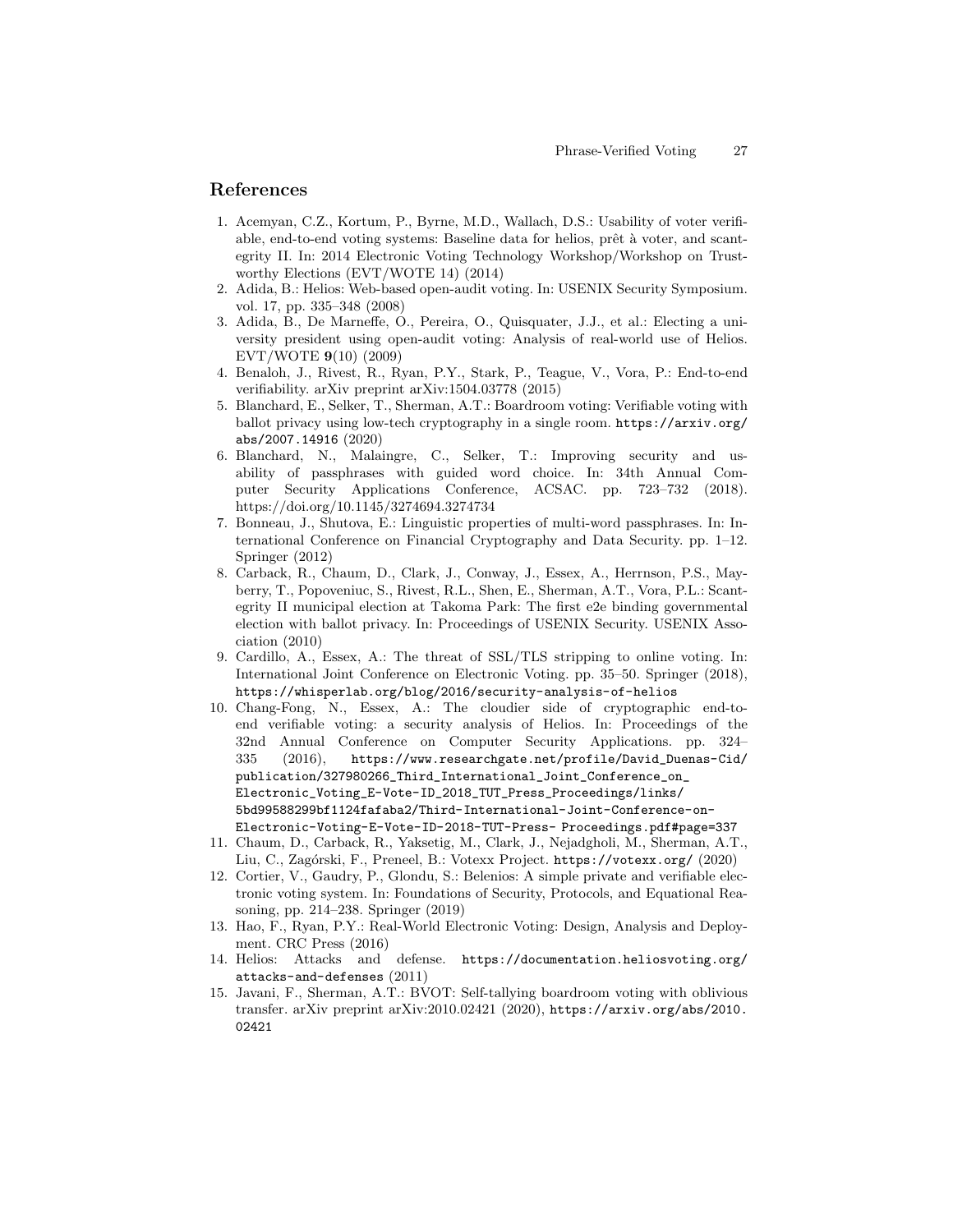- 28 E. Blanchard et al.
- 16. Karayumak, F., Kauer, M., Olembo, M.M., Volk, T., Volkamer, M.: User study of the improved helios voting system interfaces. In: 2011 1st Workshop on Socio-Technical Aspects in Security and Trust (STAST). pp. 37–44 (Sep 2011). https://doi.org/10.1109/STAST.2011.6059254
- 17. Kulyk, O., Neumann, S., Budurushi, J., Volkamer, M., Haenni, R., Koenig, R., Von Bergen, P.: Efficiency evaluation of cryptographic protocols for boardroom voting. In: 2015 10th International Conference on Availability, Reliability and Security. pp. 224–229 (2015). https://doi.org/10.1109/ARES.2015.75
- 18. Kusters, R., Truderung, T., Vogt, A.: Clash attacks on the verifiability of e-voting systems. In: 2012 IEEE Symposium on Security and Privacy. pp. 395–409. IEEE (2012)
- 19. McBurnett, N., Carback, R.T., Chaum, D., Clark, J., Conway, J., Essex, A., Herrnson, P.S., Mayberry, T., Popoveniuc, S., Rivest, R.L., et al.: Scantegrity responds to rice study on usability of the scantegrity ii voting system (2014)
- 20. Miller, G.A.: The magical number seven, plus or minus two: Some limits on our capacity for processing information. Psychological Review 63(2), 81 (1956)
- 21. Rivest, R.L.: On the notion of 'software independence' in voting systems. Philosophical Transactions of the Royal Society A: Mathematical, Physical and Engineering Sciences 366(1881), 3759–3767 (2008)
- 22. Smyth, B.: Ballot secrecy: Security definition, sufficient conditions, and analysis of Helios. Tech. rep., Cryptology ePrint Archive, Report 2015/942 (2018), https: //eprint.iacr.org/2015/942.pdf
- 23. UMBC: Faculty Handbook. https://provost.umbc.edu/policies/ faculty-handbook/
- 24. Vassil, K., Solvak, M., Vinkel, P., Trechsel, A.H., Alvarez, M.R.: The diffusion of Internet voting. Usage patterns of internet voting in Estonia between 2005 and 2015. Government Information Quarterly 33(3), 453–459 (2016)
- 25. Box. https://www.box.com
- 26. Docusign. https://www.docusign.com/
- 27. Helios: Trust the vote. https://heliosvoting.org/
- 28. random word generator. https://randomwordgenerator.com/
- 29. word generator. https://www.wordgenerator.net/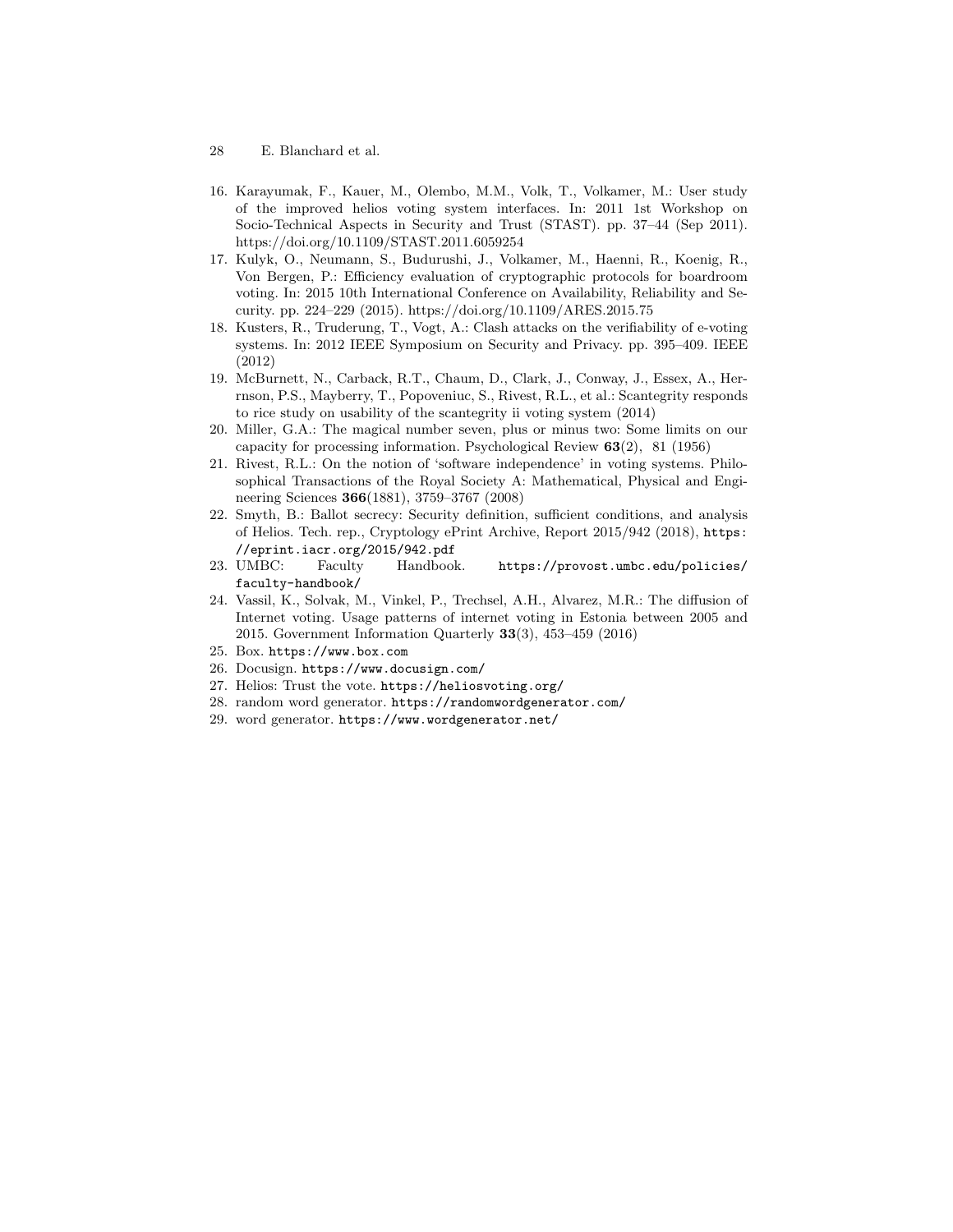# A Sample Ballot Form

| <b>Ballot for referendum RESEARCH Vote</b><br><b>P&amp;T Faculty Candidate JAN CARMAN</b><br>held on 2020.11.16<br>* Required |  |  |  |  |
|-------------------------------------------------------------------------------------------------------------------------------|--|--|--|--|
| Enter your vote: *                                                                                                            |  |  |  |  |
| Yes                                                                                                                           |  |  |  |  |
| <b>No</b>                                                                                                                     |  |  |  |  |
| <b>Abstain</b>                                                                                                                |  |  |  |  |
|                                                                                                                               |  |  |  |  |
| Enter two neutral words not associated with you; you might use this generator:<br>https://randomwordgenerator.com *           |  |  |  |  |
| Your answer                                                                                                                   |  |  |  |  |
|                                                                                                                               |  |  |  |  |
| <b>Submit</b>                                                                                                                 |  |  |  |  |
| Vever submit passwords through Google Forms.                                                                                  |  |  |  |  |
| This form was created inside of UMBC. Report Abuse                                                                            |  |  |  |  |
| Google Forms                                                                                                                  |  |  |  |  |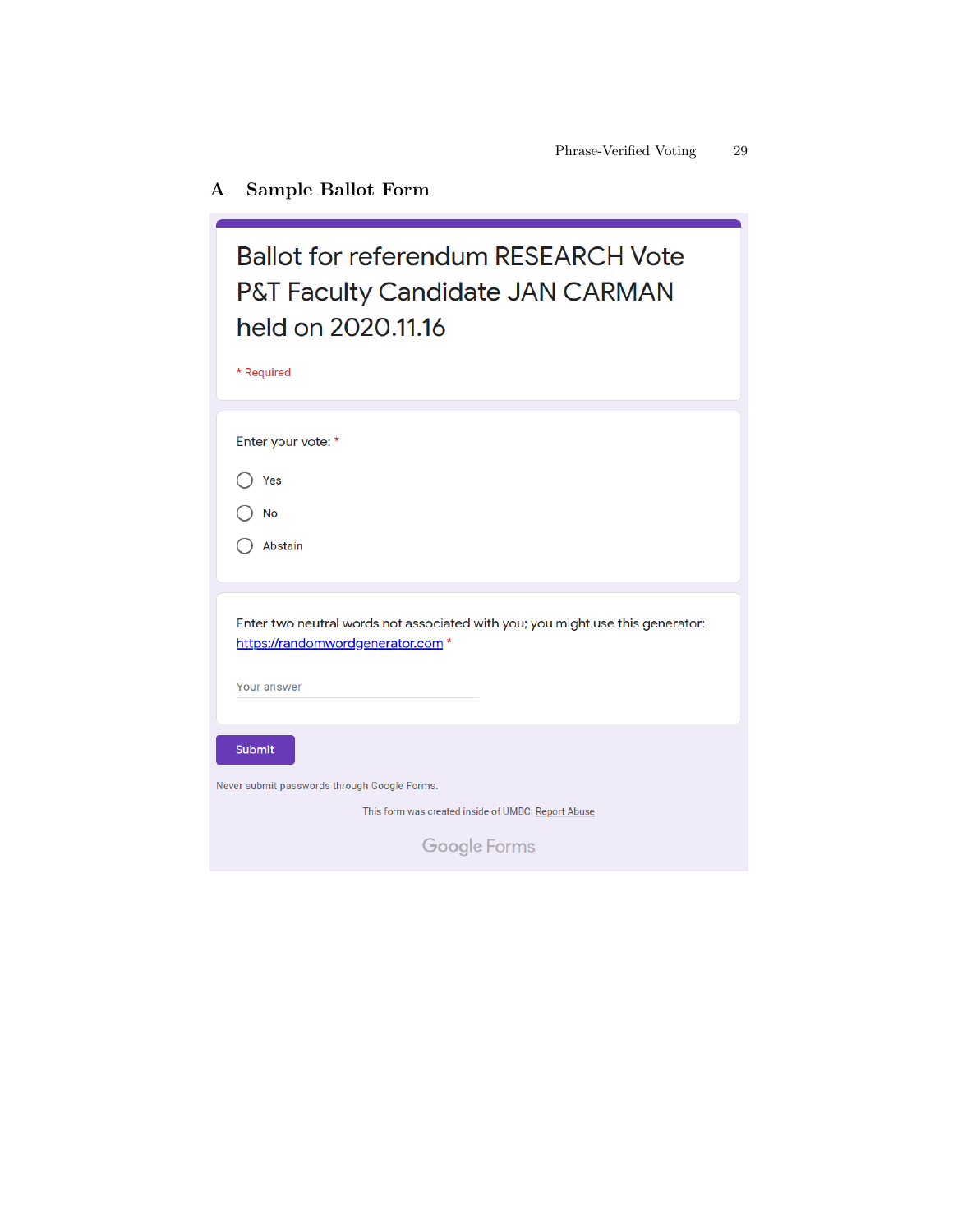# B Sample Verification Form

| Verification of public voting data for<br>referendum RESEARCH Vote P&T Faculty<br>Candidate JAN CARMAN held on<br>2020.11.16                                                                                 |
|--------------------------------------------------------------------------------------------------------------------------------------------------------------------------------------------------------------|
| <b>YES</b><br>1. assume jockey<br>2. disagree imperial<br>3. friendly, root                                                                                                                                  |
| N <sub>O</sub><br>1. frank 99<br>2. presidential shock                                                                                                                                                       |
| <b>ABSTAIN</b><br>1. k b                                                                                                                                                                                     |
| <b>Total</b><br>Yes <sub>3</sub><br>No <sub>2</sub><br>Abstain 1<br>Eligible 3                                                                                                                               |
| Your email address will be recorded when you submit this form.                                                                                                                                               |
| Not jondoe@umbc.edu? Switch account                                                                                                                                                                          |
| * Required                                                                                                                                                                                                   |
|                                                                                                                                                                                                              |
| Are your word pair and vote accurately show? *                                                                                                                                                               |
| Yes                                                                                                                                                                                                          |
| No                                                                                                                                                                                                           |
|                                                                                                                                                                                                              |
| Are the vote totals correctly shown? That is, is it true that: the number of votes<br>does not exceed the number of eligible voters, and the vote totals are correctly<br>listed for YES, NO, and ABSTAIN? * |
| Yes                                                                                                                                                                                                          |
| No                                                                                                                                                                                                           |
|                                                                                                                                                                                                              |

Submit

This form was created inside of UMBC. Report Abuse

Google Forms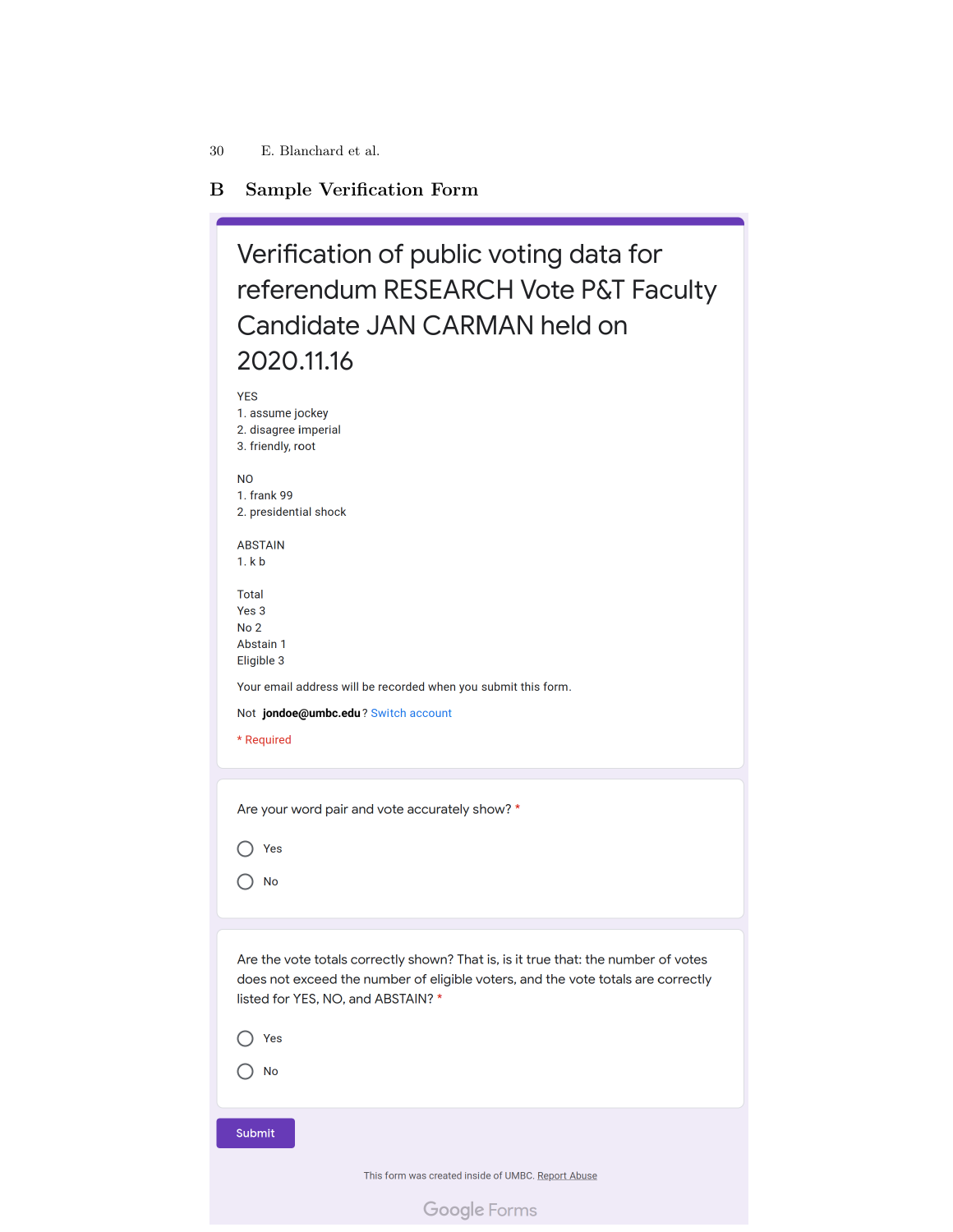# C Survey Form

| 1. Comparing the online system versus emailing your vote:<br>How easy was it to vote?                    |                                                                                                    |
|----------------------------------------------------------------------------------------------------------|----------------------------------------------------------------------------------------------------|
| much worse                                                                                               | slightly better                                                                                    |
| slightly worse                                                                                           | much better                                                                                        |
| neutral                                                                                                  |                                                                                                    |
| 2. Comparing the online system versus emailing your vote:<br>How much do you trust the result?           |                                                                                                    |
| much worse                                                                                               | slightly better                                                                                    |
| slightly worse                                                                                           | much better                                                                                        |
| neutral                                                                                                  |                                                                                                    |
| 3. Comparing the online system versus emailing your vote:<br>How sure are you that your vote is private? |                                                                                                    |
| much worse                                                                                               | slightly better                                                                                    |
| slightly worse                                                                                           | much better                                                                                        |
| neutral                                                                                                  |                                                                                                    |
| How easy was it to vote?                                                                                 | 4. Comparing the online system versus the in-person paper ballot voting system you used last year: |
| much worse                                                                                               | slightly better                                                                                    |
| slightly worse                                                                                           | much better                                                                                        |
| neutra                                                                                                   |                                                                                                    |
| How much do you trust the result?                                                                        | 5. Comparing the online system versus the in-person paper ballot voting system you used last year: |
| much worse                                                                                               | slightly better                                                                                    |
| slightly worse                                                                                           | much better                                                                                        |
| neutral                                                                                                  |                                                                                                    |
|                                                                                                          |                                                                                                    |
|                                                                                                          |                                                                                                    |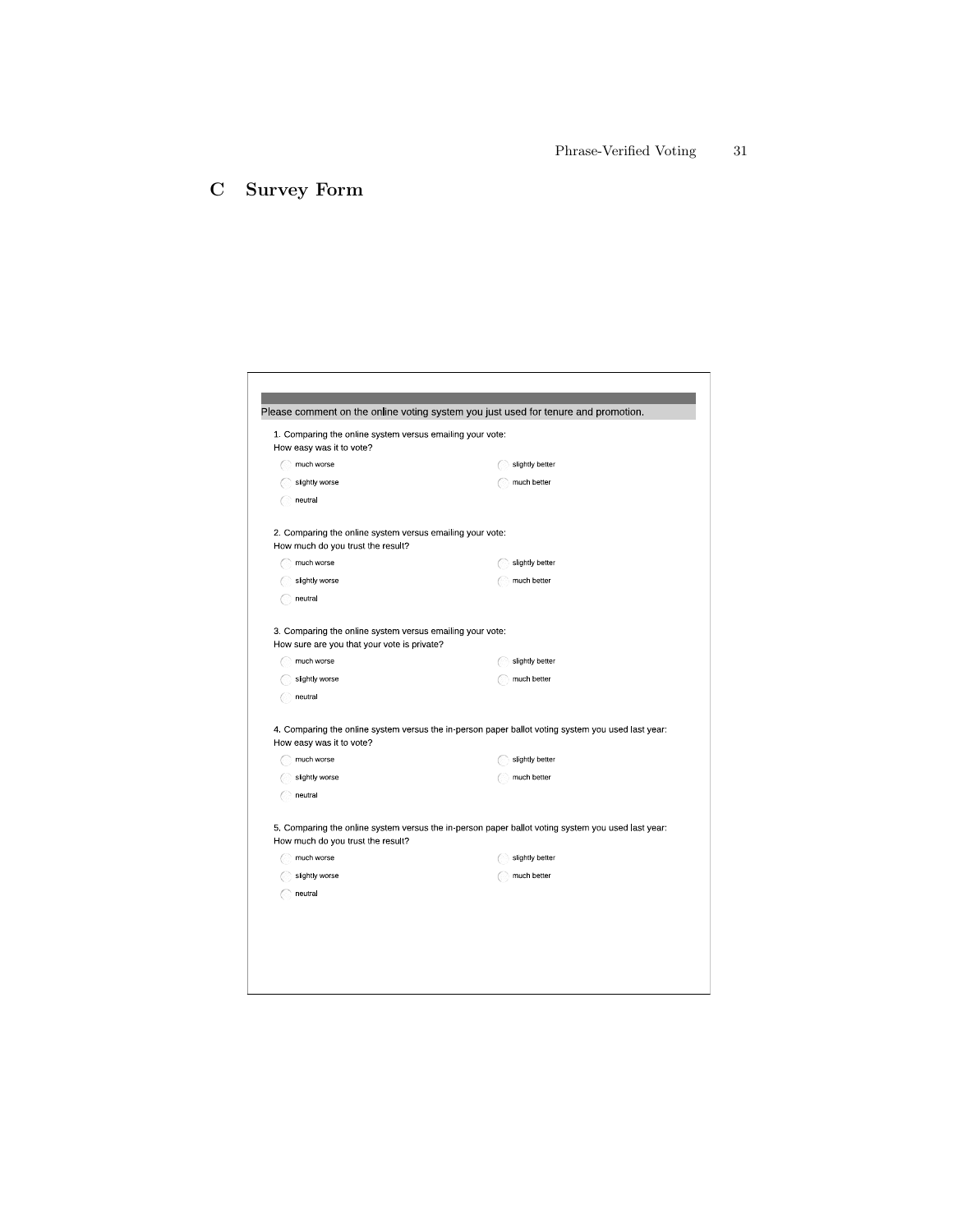| How sure are you that your vote is private?                          | 6. Comparing the online system versus the in-person paper ballot voting system you used last year: |  |  |
|----------------------------------------------------------------------|----------------------------------------------------------------------------------------------------|--|--|
| much worse                                                           | slightly better                                                                                    |  |  |
| slightly worse                                                       | much better                                                                                        |  |  |
| neutral                                                              |                                                                                                    |  |  |
| 7. What do you like and dislike about the online voting system?      |                                                                                                    |  |  |
|                                                                      |                                                                                                    |  |  |
| 8. Did the verification step increase your confidence in the result? |                                                                                                    |  |  |
| not at all                                                           | a little bit                                                                                       |  |  |
| not much                                                             | a ot                                                                                               |  |  |
| neutral                                                              |                                                                                                    |  |  |
| 9. Is the verification step worth the additional effort?             |                                                                                                    |  |  |
| not at all                                                           | a little bit                                                                                       |  |  |
| not much                                                             | a ot                                                                                               |  |  |
| neutral                                                              |                                                                                                    |  |  |
|                                                                      |                                                                                                    |  |  |
| 10. Additional comments and suggestions (optional).                  |                                                                                                    |  |  |
|                                                                      |                                                                                                    |  |  |
|                                                                      |                                                                                                    |  |  |
|                                                                      |                                                                                                    |  |  |
| 11 What was your role in the online voting system?                   |                                                                                                    |  |  |
| voter                                                                |                                                                                                    |  |  |
| election administrator                                               |                                                                                                    |  |  |
| university administrator                                             |                                                                                                    |  |  |
| 12. In what department did you participate?                          |                                                                                                    |  |  |
| CSEE                                                                 |                                                                                                    |  |  |
| IS                                                                   |                                                                                                    |  |  |
| other                                                                |                                                                                                    |  |  |
|                                                                      |                                                                                                    |  |  |
|                                                                      |                                                                                                    |  |  |